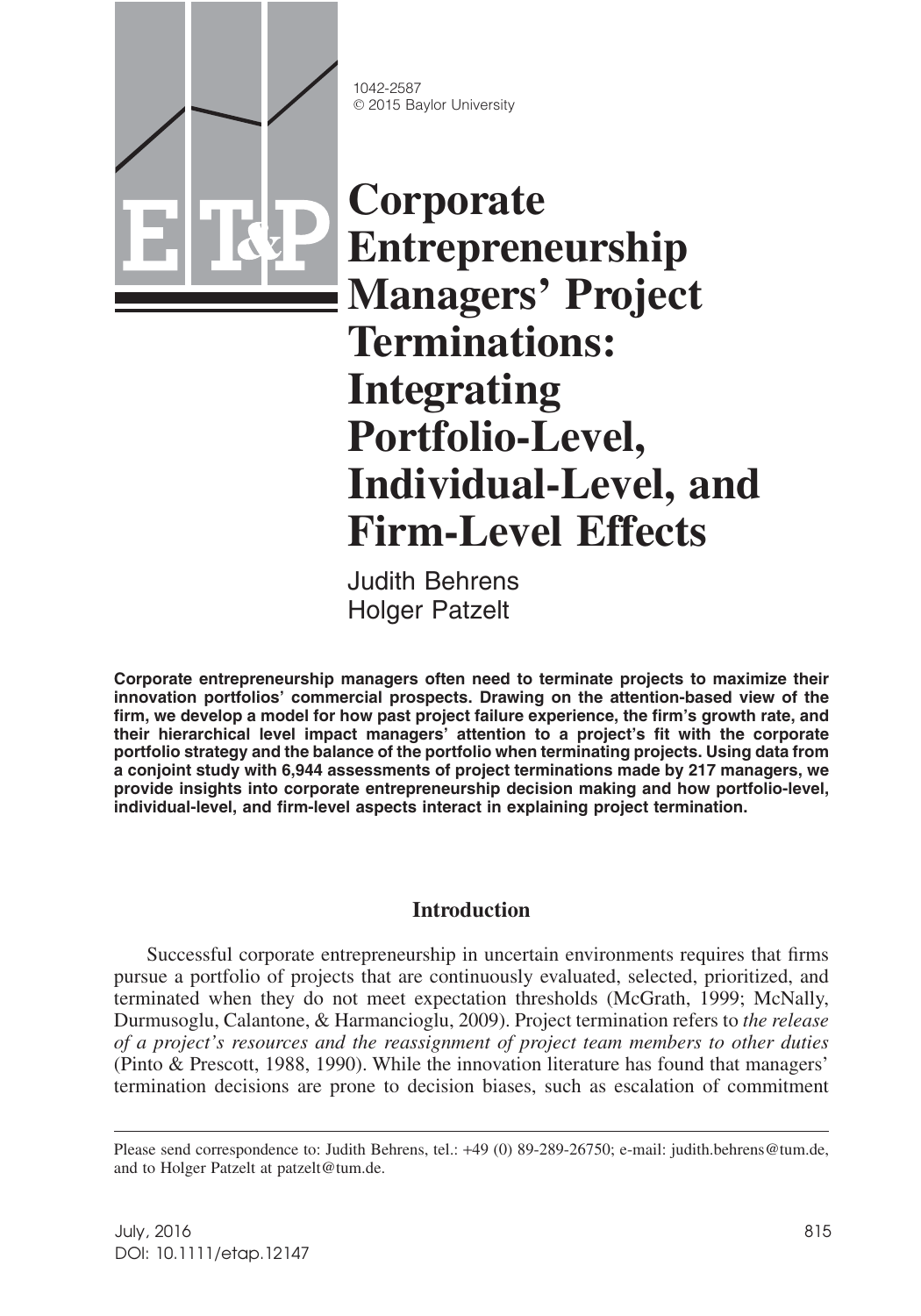(Schmidt & Calantone, 1998, 2002), and that timely termination can be facilitated by the use of evaluation tools and processes (Behrens & Ernst, 2014; Biyalogorsky, Boulding, & Staelin, 2006; Boulding, Morgan, & Staelin, 1997), the corporate entrepreneurship literature has primarily investigated the emotional and learning consequences of project terminations (Corbett, Neck, & deThienne, 2007; Shepherd, Covin, & Kuratko, 2009; Shepherd, Patzelt, Williams, & Warnecke, 2014).

A shortcoming of both literatures is that they usually see projects as independent of each other instead of embedded in a corporate innovation portfolio (Shepherd et al., 2009). A portfolio perspective on project termination, however, is theoretically important because it acknowledges projects' aggregate properties that impact firm performance (Girotra, Terwiesch, & Ulrich, 2007; Lin & Lee, 2011) but are not meaningful for individual projects. For example, important portfolio attributes found to impact firm performance include (1) the project's strategic fit with the existing portfolio (i.e., *the project's fit with the portfolio's markets and technologies that are tied to the overall business strategy*; Chao & Kavadias, 2008; Griffin, 1997; Leiponen & Helfat, 2010; Lin & Lee; McNally, Durmusoğlu, & Calantone, 2013) and (2) portfolio balance (i.e., *the project's contribution to a diverse project mix in the portfolio*; Benner & Tushman, 2003; Lin & Lee; McNally et al., 2013; O'Reilly & Tushman, 2008; Simsek, 2009). However, there is no research that explores how these portfolio characteristics impact corporate entrepreneurship managers' project terminations, which is surprising given that appropriate terminations in light of the *entire* portfolio are critical for maximizing the portfolio's commercial value (Girotra et al.; Kester, Griffin, Hultink, & Lauche, 2011). *Therefore, the purpose of our study is to explore the relationship between portfolio characteristics and corporate entrepreneurship managers' project termination decisions. Additionally, we investigate managers' personal characteristics, the organizational environment, and their hierarchical position within the firm as multi-level contingencies in this relationship.*

We draw on a cognitive psychology perspective and the attention-based view (ABV) of the firm (Ocasio, 1997) to propose that managers' focus of attention (reflected by their past project failure experience), situated attention (reflected by the firm's growth rate), and the structural distribution of attention within the firm (reflected by their hierarchical positions) moderate the relationship between portfolio characteristics and the likelihood of project termination. Drawing on data from a conjoint field study with 6,944 assessments of project terminations made by 217 corporate entrepreneurship managers, we offer important new insights for the corporate entrepreneurship and innovation literatures.

First, we contribute to the discussion on how corporate entrepreneurship and innovation managers terminate projects based on their personal experience, the firm's organizational characteristics, and their hierarchical position within the firm (Behrens, Ernst, & Shepherd, 2014; Hornsby, Kuratko, Shepherd, & Bott, 2009; Kuratko, Ireland, Covin, & Hornsby, 2005; McNally et al., 2013; Phan, Wright, Ucbasaran, & Tan, 2009) by acknowledging the complexity of such decisions and theorizing on and empirically investigating how multiple levels of analysis impact the relationship between portfolio attributes and the likelihood of project termination. Second, since "the larger picture of how failures may contribute to subsequent successes may be more easily appreciated when the innovative unit of consequence is the entrepreneurial project portfolio rather than the individual project" (Shepherd et al., 2009, p. 597), we add to the corporate entrepreneurship and innovation literatures by focusing on the interaction of innovation portfolio characteristics and managerial failure experience in project terminations. Third, extending recent theorizing on how *multiple* project failures (rather than one-time failure events) impact team members of entrepreneurial and innovative projects (Shepherd, Haynie, & Patzelt, 2013),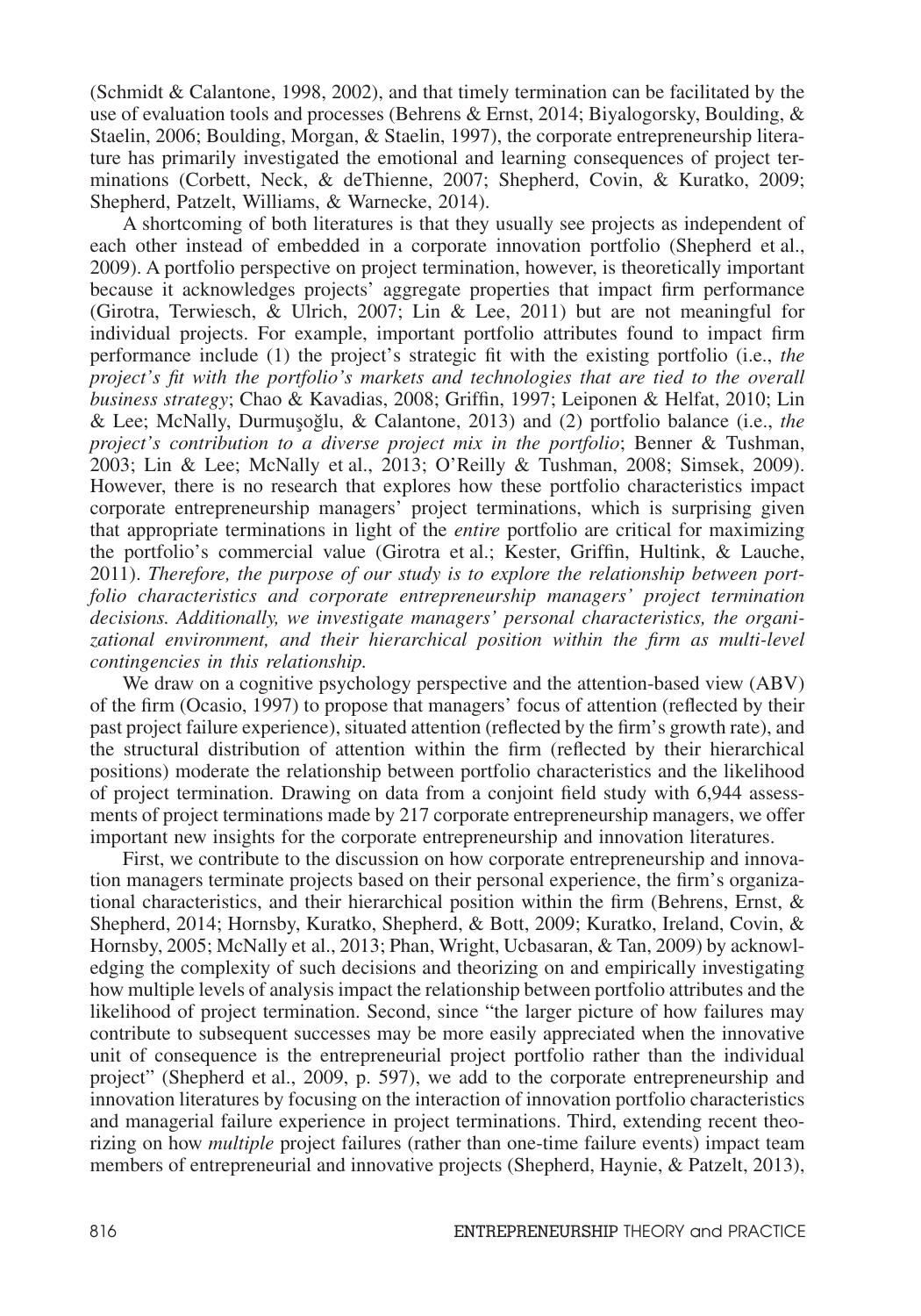our study is the first to recognize the impact of multiple failures on managerial decisions. Finally, by exploring portfolio decision-making differences between top managers and middle managers (Barnett, 2008; Behrens et al.), we gain significant insights into how their divergent thinking can lead to different composition preferences for corporate entrepreneurship and innovation project portfolios.

# **Theory and Hypotheses**

### **A Portfolio Perspective on Terminating Entrepreneurial Projects**

Effective corporate entrepreneurship in dynamic business environments implies that managers see projects as options (McGrath, 1999) or probes (Brown & Eisenhardt, 1997) that explore the unknown and are terminated appropriately. For example, some projects are initiated with an option to abandon them later because they provide a valuable learning opportunity even if the final intended product outcomes will not be reached (Barnett, 2008; McGrath, 1999). Further, managers sometimes misjudge the potential market (Read, Dew, Sarasvathy, Song, & Wiltbank, 2009) or the feasibility of a technology (Tushman & Rosenkopf, 1992) at project start, leading to early termination. Finally, high levels of resource slack (e.g., cash) can lead managers to pursue too many uncertain new projects and be less critical in their evaluations when projects are started (George, 2005). In these cases, it is key that projects are terminated and resources are redeployed to other projects in the portfolio that show promise (Barnett; Brown & Eisenhardt; McGrath).

In order to facilitate appropriate and timely termination, managers rely on a number of evaluation tools and processes, including predetermined decision rules (Behrens & Ernst, 2014; Boulding et al., 1997), as well as design termination systems, policies, and procedures (Biyalogorsky et al., 2006). These number-based approaches are, however, less useful when it comes to terminating uncertain and exploratory (i.e., entrepreneurial) projects. First, for such projects, it is hardly possible to assess their long-term impact in the short term based on initial financial and other numbers gathered for the project. Indeed, high levels of uncertainty motivate some managers to escalate their commitment (Staw, 1976). Second, even if these tools can help assess the current performance of an individual project, they usually do not capture the project's embeddedness in the project portfolio. For example, they may neglect synergies between projects that justify the continuation of a project although its performance is below some threshold. Therefore, in addition to quantitative and threshold-based approaches, managers rely on other criteria when they assess project termination in light of the firm's portfolio. These criteria are more qualitative and are subject to managers' perceptions of other information and environmental stimuli (cf. Cyert & March, 1963). Specifically, managers consider two important attributes in portfolio management: the extent to which a project contributes to (1) *strategic fit*, or aligning the portfolio with the overall corporate strategy, and (2) *portfolio balance*, or balancing the portfolio with respect to radically versus incrementally innovative projects (e.g., Cooper, Edgett, & Kleinschmidt, 2002; Jonas, Kock, & Gemünden, 2013; McNally et al., 2013).

First, strategic fit refers to *a project's alignment with the portfolio's characteristics that are tied to the overall business strategy.* For example, projects high in strategic fit address the markets that are defined by the firm's strategy, and they develop technologies tailored to these markets (Chao & Kavadias, 2008; Griffin, 1997; Leiponen & Helfat, 2010; Lin & Lee, 2011). Strategic fit is seen as a key success factor in the innovation literature (Chao & Kavadias; Griffin), and the business venturing literature has found that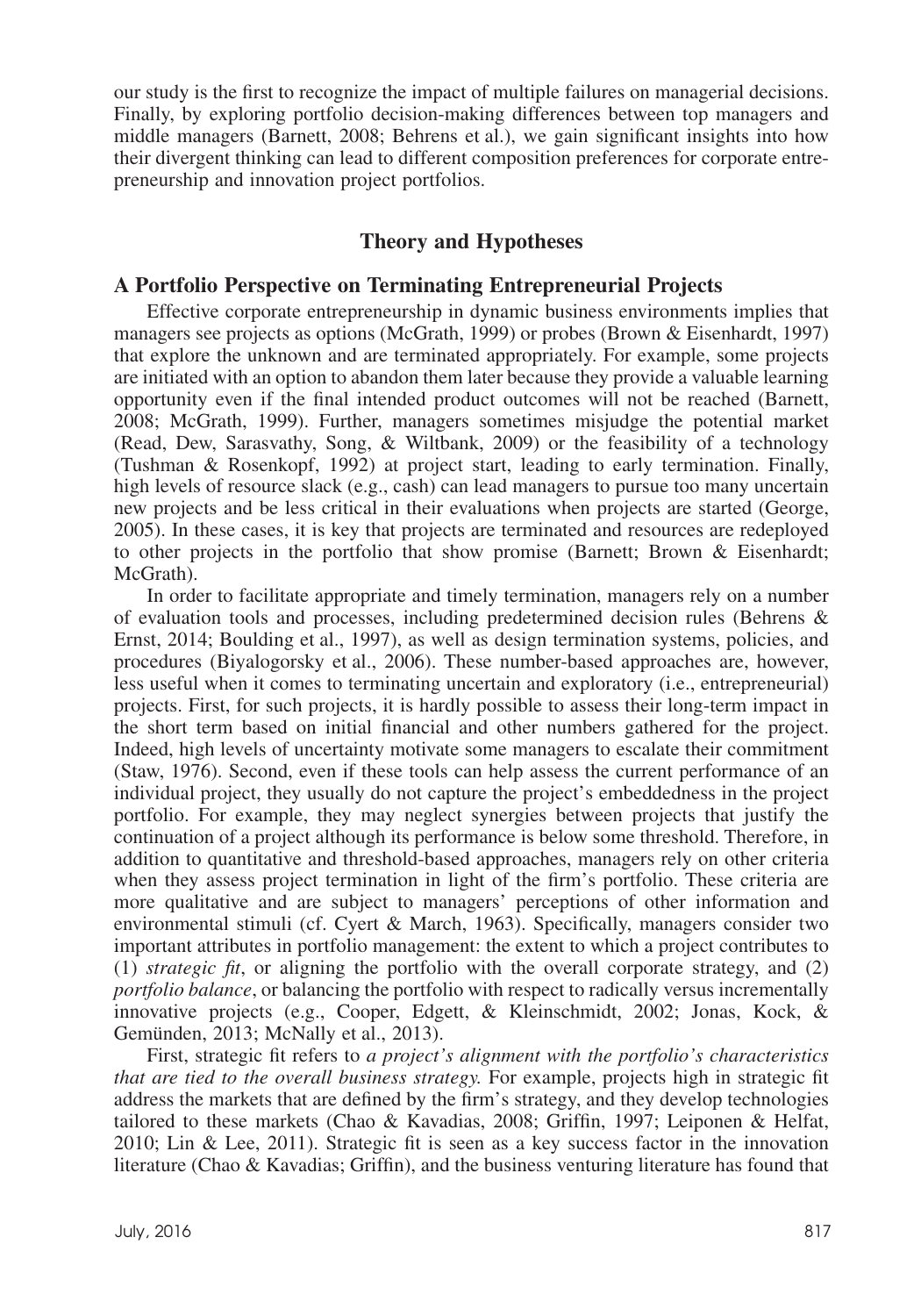strategically aligned portfolios lead to improved innovation and/or firm performance (Lin & Lee). Indeed, strategic fit has been identified as an important factor for different aspects of portfolio management, such as the ability to develop disruptive technologies or speed up the innovation process (Reinertsen  $\&$  Smith, 1991). Although strategic fit might be high at project start, it declines, for example, when corporate management changes the overall strategy of the firm (Chao & Kavadias; Griffin). For instance, the management of a pharmaceutical firm might decide to focus its project portfolio on cancer drugs in order to exploit more synergies within the portfolio (e.g., distribution, marketing, sales) (Girotra et al., 2007). As a consequence, managers may perceive that a drug development project for another indication (e.g., cardiovascular diseases) does not fit the firm's portfolio strategy. Project termination becomes more likely when managers perceive that the project does not fit with the desired portfolio strategy anymore (Cooper, Edgett, & Kleinschmidt, 1999).

Second, portfolio balance refers to *the contribution of a project to the overall diversity of the portfolio* (Benner & Tushman, 2003; Lin & Lee, 2011; O'Reilly & Tushman, 2008; Simsek, 2009). Specifically, a highly balanced portfolio includes projects with varying degrees of risk and different time horizons (McNally et al., 2013). For the context of this study, we focus on balancing innovation radicalness (i.e., incrementally versus radically innovative projects) because this distinction is central to the literature on innovation and corporate entrepreneurship (Pérez-Luño, Wiklund, & Cabrera, 2011), and it implicitly captures different risk levels and time horizons. That is, a project contributes to portfolio balance if termination makes the portfolio less diverse with respect to incremental versus radical projects. Companies tend to perform better when they have more diverse portfolios in terms of radicalness and product lines.<sup>1</sup> However, a project's contribution to balancing the portfolio diminishes when, for example, several radical projects fail due to their inherent risk. In this situation, managers can re-balance the portfolio by terminating an incremental project and re-allocating the resources to (new) radical projects. We will now theorize to what extent managers allocate attention to their perceptions of strategic fit and portfolio balance when terminating entrepreneurial projects.

# **Corporate Entrepreneurship Managers' Attention, Portfolios, and Project Termination**

In order to explore the role of corporate entrepreneurship managers' perceptions of portfolio attributes in project termination, we draw on cognitive psychology research suggesting that individuals perceive environmental stimuli (e.g., information about portfolio fit and balance) and that these perceptions (which can be correct or incorrect) impact the evaluation of a specific situation (e.g., project termination) but only if the perceptions are attended to (Mack, Tang, Tuma, Kahn, & Rock, 1992; Merikle & Joordens, 1997; Rock, Linnett, Grant, & Mack, 1992). That is, perceptions are antecedents to decisions, and attention to perceptions is the "filter" that determines whether perceived stimuli

<sup>1.</sup> It is important to acknowledge that strategic fit and portfolio balance may not be entirely independent of each other but may actually correlate to some extent (i.e., strategic fit can influence portfolio balance and vice versa). While we acknowledge this possibility, this mutual influence is an antecedent to the levels of the attributes attended to by the managers (i.e., decision cues) in a particular situation and thus external to our model. That is, consistent with most prior work on strategic decision making (e.g., Hitt, Ahlstrom, Dacin, Levitas, & Svobodina, 2004; Patzelt, Shepherd, Deeds, & Bradley, 2008; Tyler & Steensma, 1995), one assumption that we make is that strategic fit and portfolio balance represent decision cues for managers' project termination.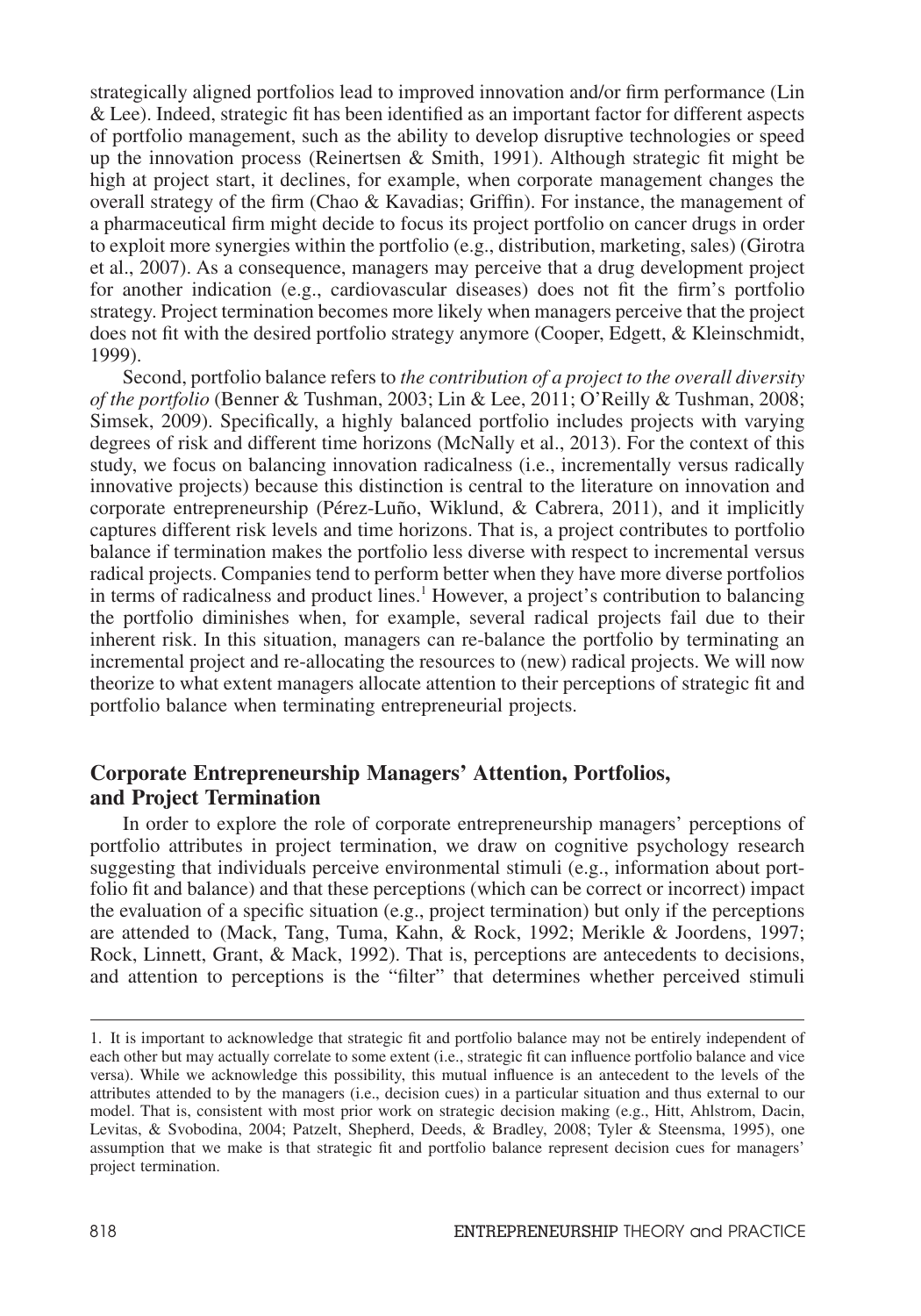Figure 1

A Model of Corporate Entrepreneurship Managers' Attention, Portfolio Characteristics, and Project Terminations



impact decisions (consistent with a moderating effect of attention). Following this stream of research, we assume, first, that managers vary in terms of the attention they pay to perceived stimuli (Merikle & Joordens). Further, we assume that perceptions do not require attention in the first place since attention only comes into play once perceptions are formed (Cowan, 1988; Treisman, Sykes, & Gelade, 1977).

When making termination decisions, managers have only limited attentional resources. That is, there are limits to their ability to consider the range of consequences of their behaviors, the value attributed to these consequences, and the availability of possible alternatives to their actions (Simon, 1947). In firms, economic and social structures create, channel, and distribute managerial attention into discrete attentional processes that guide decisions (Simon). Thus, ABV interprets firms as systems of structurally distributed attention, in which attention refers to "the noticing, encoding, interpreting, and focusing of time and effort by organization decision-makers on both (a) *issues*: the available repertoire of categories for making sense of the environment: problems, opportunities, and threats; and (b) *answers*: the available repertoire of action alternatives: proposals, routines, projects, programs, and procedures" (Ocasio, 1997, p. 189). Managers selectively notice, interpret, and bring into conscious consideration the aspects of their environment that they consider relevant to making decisions, and the stronger they attend to a certain aspect, the stronger it impacts their decisions (March & Simon, 1958; Ocasio; White, 1992). That is, there are differences in how managers attend to whether a project contributes to improving the portfolio's fit with the corporate strategy and portfolio balance, and there is variance in how strongly these decision cues impact project terminations. Ocasio suggested that variance in managers' attention is regulated at three different levels of analysis: the level of individual cognition (i.e., focus of attention), the level of social cognition (i.e., situated attention), and the level of the organization (i.e., structural distribution of attention). Based on these arguments, Figure 1 provides an overview of our research model, which we will detail below.

# **Focus of Attention, Portfolios, and Project Termination**

At the level of individual cognition, attentional processes focus managers' energy, effort, and mindfulness on "those issues and activities being attended to, and inhibit[s]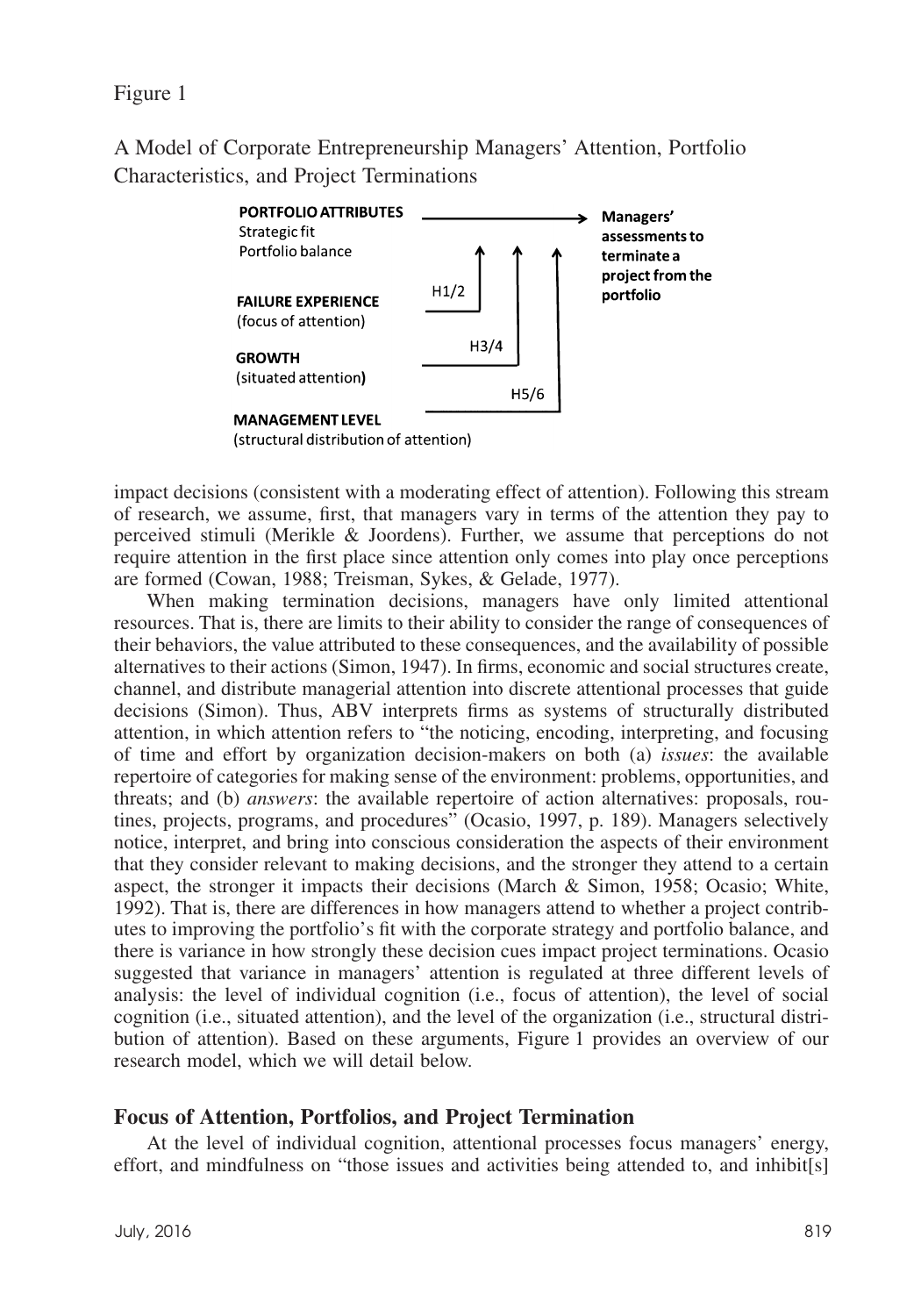perception and action towards those that are not (Kahneman, 1973)" (Ocasio, 1997, p. 190). While managers' cognition is influenced by a multitude of factors (for a review, see Carpenter, Geletkanycz, & Sanders, 2004), this study focuses on managers' *past project failure experience*. Project failure refers to "the termination of an initiative to create organizational value that has fallen short of its goals" (Shepherd, Patzelt, & Wolfe, 2011, p. 1229). However, not all terminations are failures, and some projects may be managed with an option to abandon before the product is finalized (Barnett, 2008; McGrath, 1999). Yet, because failure upsets the status quo in a firm, which often motivates managers to search for possible solutions (McGrath, 2001) and triggers learning (Shepherd et al., 2011), it appears that failure—rather than termination for other (e.g., strategic) reason—has a strong and long-lasting impact on managers' cognition when terminating projects (Shepherd et al., 2009, 2011), including their attention to a project's strategic portfolio fit and contribution to portfolio balance.

Managers often have feelings of "psychological ownership" over projects (Pierce, Kostova, & Dirks, 2001), making termination an experience of loss of something important, which can cause strong and enduring negative emotions (Shepherd et al., 2011). These emotions are felt both *after* the project termination event and, through anticipation, *before* termination (i.e., when the termination decision approaches) (Shepherd et al., 2013). Negative emotions draw managers' attentional focus during information processing (Mogg, Mathews, Bird, & Macgregor-Morris, 1990) toward issues that are directly related to the termination event and the project itself (cf. Bower, 1992), such as, for example, how to communicate project termination to other managers or team members, how to re-allocate team members right after the project is terminated, how to find a new project, etc. In contrast, considerations of how project termination affects overall corporate strategy (i.e., assessing strategic fit) require more general assessments of the company's current and future markets, its targeted shares of these markets, and appropriate current and future technological developments for market entry (Chao & Kavadias, 2008; Griffin, 1997; Leiponen & Helfat, 2010; Lin & Lee, 2011). Similarly, assessing the contribution of an entrepreneurial project to portfolio balance goes beyond the project's immediate properties and requires assessments of the portfolio's other projects' innovation radicalness and the portfolio's status without the project to be terminated. When anticipating negative emotions, managers will thus attend less to strategic fit and balance because they are more peripheral to the actual project under consideration.

Additionally, failure experience can reduce managers' (anticipated) negative emotions from termination and can thus help them refocus their attention on strategic fit and portfolio balance. First, failure experience can increase coping self-efficacy—namely "the beliefs in one's capabilities to mobilize the motivation, cognitive resources, and courses of action needed to recover from major setbacks arising from the organization's entrepreneurial activities" (Shepherd et al., 2009, p. 593). Higher coping self-efficacy reduces managers' negative emotional reactions to project termination and allows them to direct attention toward a wider array of issues than those immediately surrounding the termination event (Benight, Flores, & Tashiro, 2001), including the project's strategic fit and contribution to portfolio balance. Managers can also learn to anticipate and emotionally prepare for future project terminations (Shepherd et al., 2013) and become used to this stimulus due to repeated exposure (i.e., habituation), thus progressively reducing their (anticipated) negative emotional reaction (Belschak, Verbeke, & Bagozzi, 2006). These reduced negative emotions provide them with the attentional resources (Fredrickson, 2001) to consider strategic fit and portfolio balance when terminating projects. Therefore, we propose the following: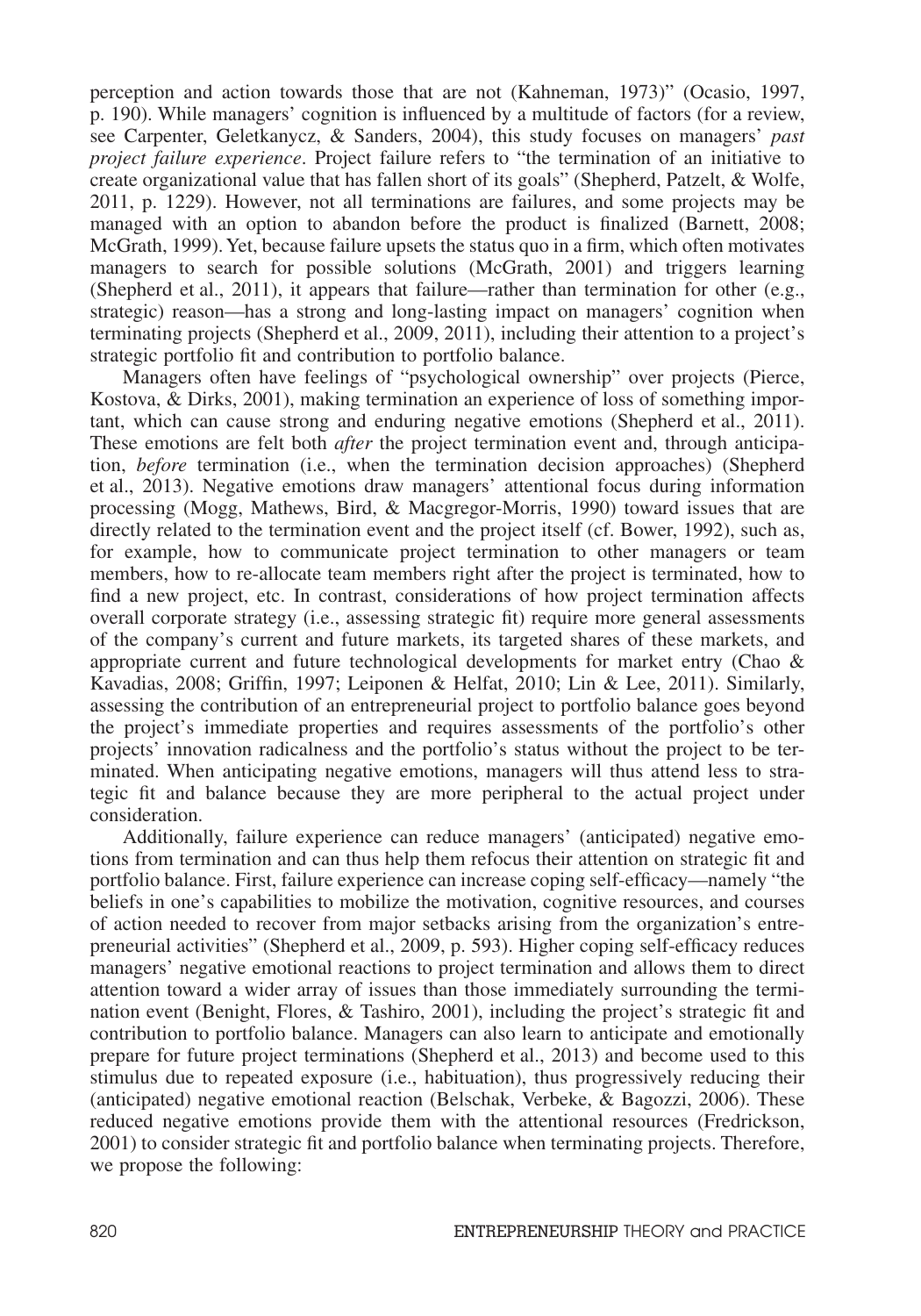**Hypothesis 1:** The negative relationship between a project's fit with the desired portfolio strategy and the likelihood that managers will terminate the project is stronger when failure experience is high than when it is low.

**Hypothesis 2:** The negative relationship between a project's contribution to the balance of the portfolio and the likelihood that managers will terminate the project is stronger when failure experience is high than when it is low.

## **Situated Attention, Portfolios, and Project Termination**

At the level of social cognition, the "principle of situated attention indicates that what decision-makers focus on, and what they do, depends on the particular context they are located in" (Ocasio, 1997, p. 190). Managers' attentional focus is influenced by the characteristics of their current situation, and this situated attention guides their decisions and behavior (Fiske & Taylor, 1991). The *firm's growth rate* is an important indicator of managers' current situation and the situation of their organization. Models of firm growth describe how the firm's internal structure and processes change with the size of the organization (e.g., Lee, 2010), and it is known that environmental dynamics impact managerial decisions (Sutcliffe, 1994; Sutcliffe & Huber, 1998). Second, growth in terms of adding a new labor force can represent a substantial change in the firm's internal social processes and culture (Yu, Engleman, & Van de Ven, 2005), which influences the cognition and thus attentional focus of the organization's members (Shepherd, Patzelt, & Haynie, 2010). Third, the business venturing literature emphasizes that growth is an important strategic goal for many innovation-driven firms (Lin & Lee, 2011), yet there is variance in how successfully firms achieve this goal (Moreno & Casillas, 2008).

Pursuing a growth strategy is associated with challenging and complex managerial tasks, which might deplete managers' attentional resources available for considering strategic fit and portfolio balance in project termination. For example, growth requires managers to establish new organizational structures and hierarchies, integrate new employees into the company's work force, and establish new processes for effective knowledge assimilation and integration (Autio, Sapienza, & Almeida, 2000). Further, the addition of new product lines may add complexity that could tax managers' cognitive resources (Hutzschenreuter & Horstkotte, 2013). That is, in a situation of high growth, myriad additional complex issues can emerge that leave little attentional resources available for managers to thoroughly evaluate whether the project to be terminated fits with the firm's strategy and portfolio balance (cf. Barnett, 2008; Ocasio, 1997).

Second, growth is often associated with an innovative and entrepreneurial culture within a firm (Bradley, Wiklund, & Shepherd, 2011), where "new ideas and creativity are expected, risk-taking is encouraged, failure is tolerated, learning is promoted, product, process, and administrative innovations are championed, and continuous change is viewed as a conveyor of opportunities" (Ireland, Hitt, & Sirmon, 2003, p. 970). In such cultures, managers constantly attend to new project opportunities (Pérez-Luño et al., 2011), which can even lead to "entrepreneurial spirals"—that is, deviation-amplifying loops between the entrepreneurialness of managerial mindsets and the culture of the organization (Shepherd et al., 2010). Managers' attentional focus on newness might diminish considerations of strategic fit and portfolio balance when terminating projects in high-growth firms. For example, if a project pursues highly innovative technological developments, managers might decide against termination even if the project is not necessarily in line with the firm's strategy or the desired portfolio balance. Alternatively, projects that are less innovative might be terminated even if they are important from a portfolio perspective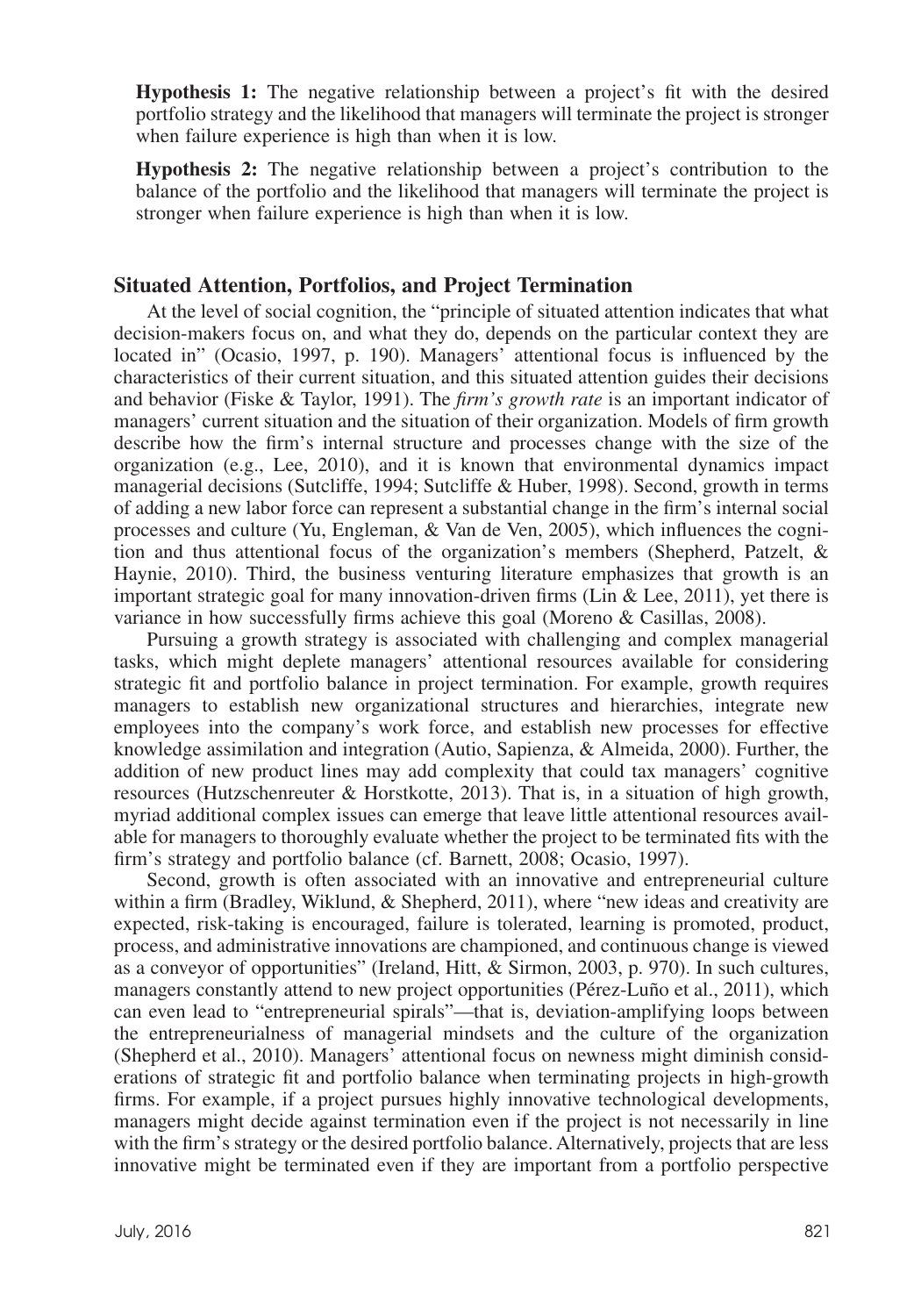because they help align the portfolio with the overall business strategy and contribute to balancing different types of innovations. Further, to the extent the entrepreneurial culture in high-growth firms is reflected in the firm's identity—its central, enduring, and distinctive character as perceived by those within it (Albert & Whetten, 1985)—this identity influences managerial attention. In "a firm with an identity associated with entrepreneurship, decision makers are more willing to take substantial actions with incomplete information, and they have greater confidence in their ability to exploit these opportunities (cf. Covin & Slevin, 1989; Lumpkin & Dess, 1996)" (Barnett, 2008, p. 620). Making termination decisions with incomplete information can mean that considerations of strategic fit and portfolio balance are neglected at the expense of information that is more directly linked to the focal project's characteristics. Similarly, greater confidence in project management skills suggests that managers in high-growth firms are more focused on the development of *individual* projects and the steps that can bring them to a successful end, whereas they attend less to the project's fit with the overall corporate strategy and its contribution to portfolio balance, attributes that show only a weak (or no) link to the focal project's success.

Finally, research on strategic decision making has found that in quickly growing firms trying to keep up with competitors, managers might be caught in a "speed trap" the need for fast action and decision making (Eisenhardt, 1989), which has traditionally been conceptualized as an exogenous feature of the surrounding context (Perlow, Okhuysen, & Repenning, 2002). Fast action requires that managers quickly make decisions, including project termination decisions. However, managers generally cannot attend to all available information in a short time period, which typically conflicts with thoroughly attending to aspects that are not directly linked to the project itself, including how the project fits within the portfolio. That is, the faster a firm grows, the less likely managers are to attend to information about a project's fit with the desired portfolio strategy and its balance when making termination decisions. Therefore, we propose the following:

**Hypothesis 3:** The negative relationship between a project's fit with the desired portfolio strategy and the likelihood that managers will terminate the project is weaker when the growth rate is high than when it is low.

**Hypothesis 4:** The negative relationship between a project's contribution to the balance of the portfolio and the likelihood that managers will terminate the project is weaker when the growth rate is high than when it is low.

#### **Structural Distribution of Attention, Portfolios, and Project Termination**

According to the principle of structural distribution of attention, "attentional processes of individual and group decision makers are distributed throughout the multiple functions that take place in organizations" (Ocasio, 1997, p. 191). Specifically, managerial attention is considerably different for managers in governance functions than for those in more operational functions (Barnett, 2008). While governance functions are mainly occupied by top management, middle managers take on more operational functions, which influences the decisions they make (Floyd & Lane, 2000; Ocasio & Joseph, 2005). According to McGrath, Ferrier, and Mendelow (2004, p. 96), "in a multi-project firm there are likely to be major disagreements between those who 'own the option' [top managers] and those who 'are the option' [middle managers]." Since a number of studies have emphasized divergent thinking between top and middle managers (Behrens et al.,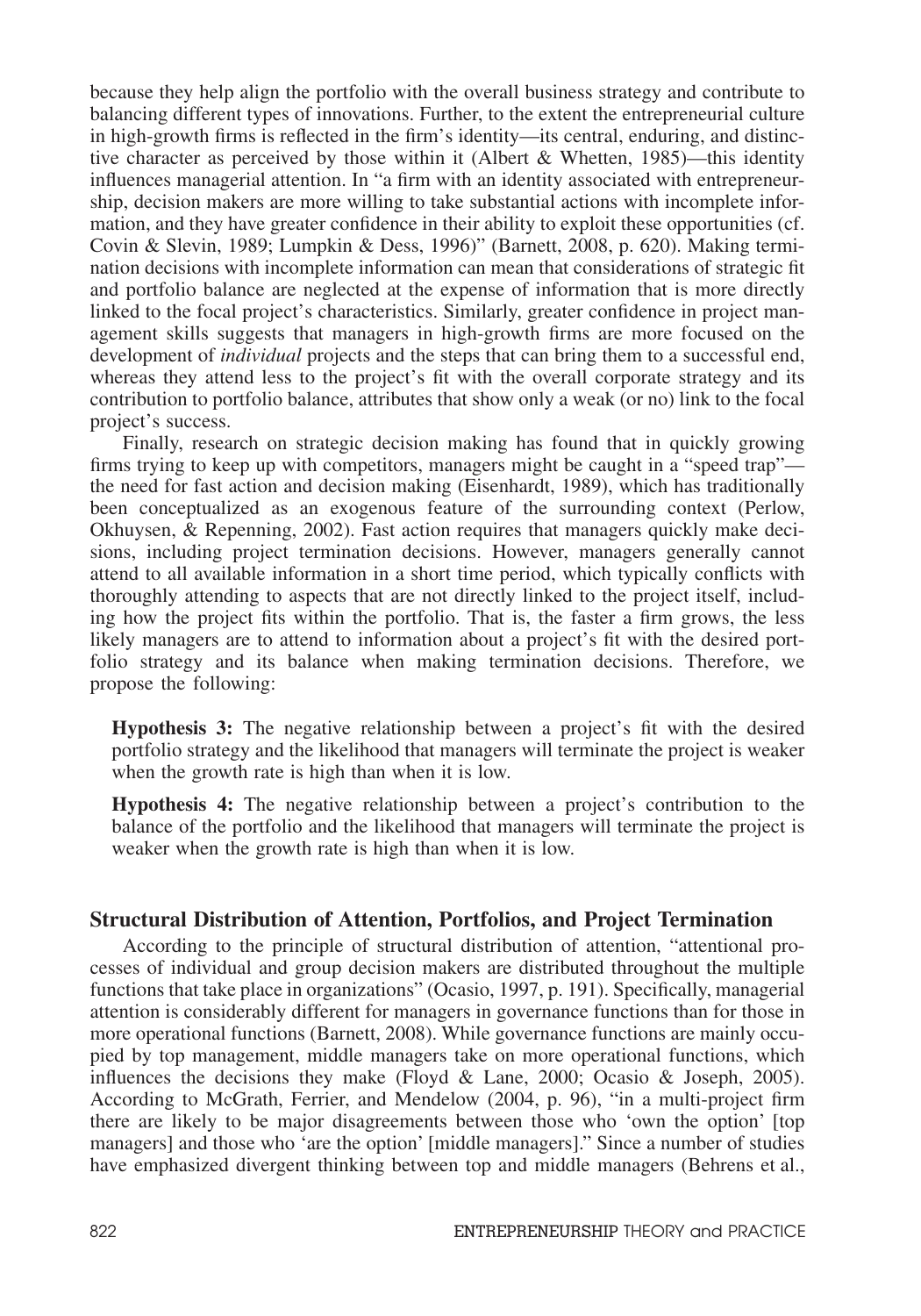2014; Floyd & Lane; Floyd & Wooldridge, 1992, 1997), we propose that when terminating projects, corporate entrepreneurship managers at the top hierarchical level within the firm attend differently to a project's strategic fit as well as to balancing the portfolio compared with middle managers.

First, although strategic aspects are part of most managers' work to a certain extent, there are considerable differences in the attention managers pay to these issues based on their hierarchical level. While middle managers focus their attention on strategy implementation, top managers' role is to craft these strategies and evaluate whether they are put into practice by subordinates (Floyd & Wooldridge, 1992). Middle managers typically communicate their assessments of active projects to top managers (including their opinion as to whether a project should be terminated). Top managers then evaluate these proposals within the context of the firm's resources and environment. In doing so, their task is to attend to strategic aspects of the business (Floyd & Lane, 2000), such as the project's fit with the overall corporate strategy. Moreover, since top managers' job is to sustain the firm's performance over time, they are more attentive to long-term issues than middle managers (Floyd & Lane; Floyd & Wooldridge, 1992, 1997). This long-term perspective emphasizes the need to maintain a balanced portfolio of short-term incremental projects as well as long-term radical entrepreneurial projects (Benner & Tushman, 2003; O'Reilly & Tushman, 2008; Simsek, 2009).

Second, particularly in uncertain environments, project evaluations proposed by middle managers produce "a focus on risk aversion in upper managers" (Barnett, 2008, p. 625). Since middle managers championing a project "attend to indicators of success, interpret ambiguous information in favorable ways, and consciously and unconsciously overlook signs of failure (Garud, Kumaraswamy, & Nayyar, 1998)" (Barnett, p. 619), top managers' task is to be critical and focus their attention on potential project failures and loss minimization by strictly controlling strategic and financial limits (McGrath et al., 2004). Strategic limits might involve the current portfolio composition not deviating too much from the intended corporate strategy, emphasizing the need to consider strategic fit in project terminations. Limits to intended financial expenses may imply that the number of expensive and uncertain radical projects stays in a certain range, making considerations of portfolio balance an important aspect of project terminations. In contrast, due to middle managers' tendency to assess projects in an overly favorable manner suggests a focus on individual project success (Garud et al.) rather than on minimizing organizational risks by considering strategic fit and portfolio balance in project terminations.

Third, middle managers are usually closer to customers than top managers (Floyd  $\&$ Lane, 2000; Kuratko et al., 2005) and attend to information about customer problems, preferences, and buying behaviors related to a specific product/project (Behrens et al., 2014). Further, due to their focus on implementation, middle managers are in contact with the firm's and the industry's technological developments (Ireland, Hitt, Bettis, & De Porras, 1987). Information on customer preferences and new technologies can be an important input for these managers' assessments of project terminations because it reduces the market and technological uncertainty associated with individual projects (Jaworski & Kohli, 1993). For example, middle managers might support continuing a project because they are convinced that the current technological problems can be solved or that customers will buy the product even if it is not in line with the core business strategy or the desired portfolio balance. In contrast, top managers are typically more distant to the project's operations (Floyd  $&$  Lane), and there are information asymmetries (Raes, Heijltjes, Glunk, & Roe, 2011) about customer evaluations and technological issues. Therefore, when terminating projects, top managers are more likely to consider project-specific characteristics only to a limited extent but will instead attend more to core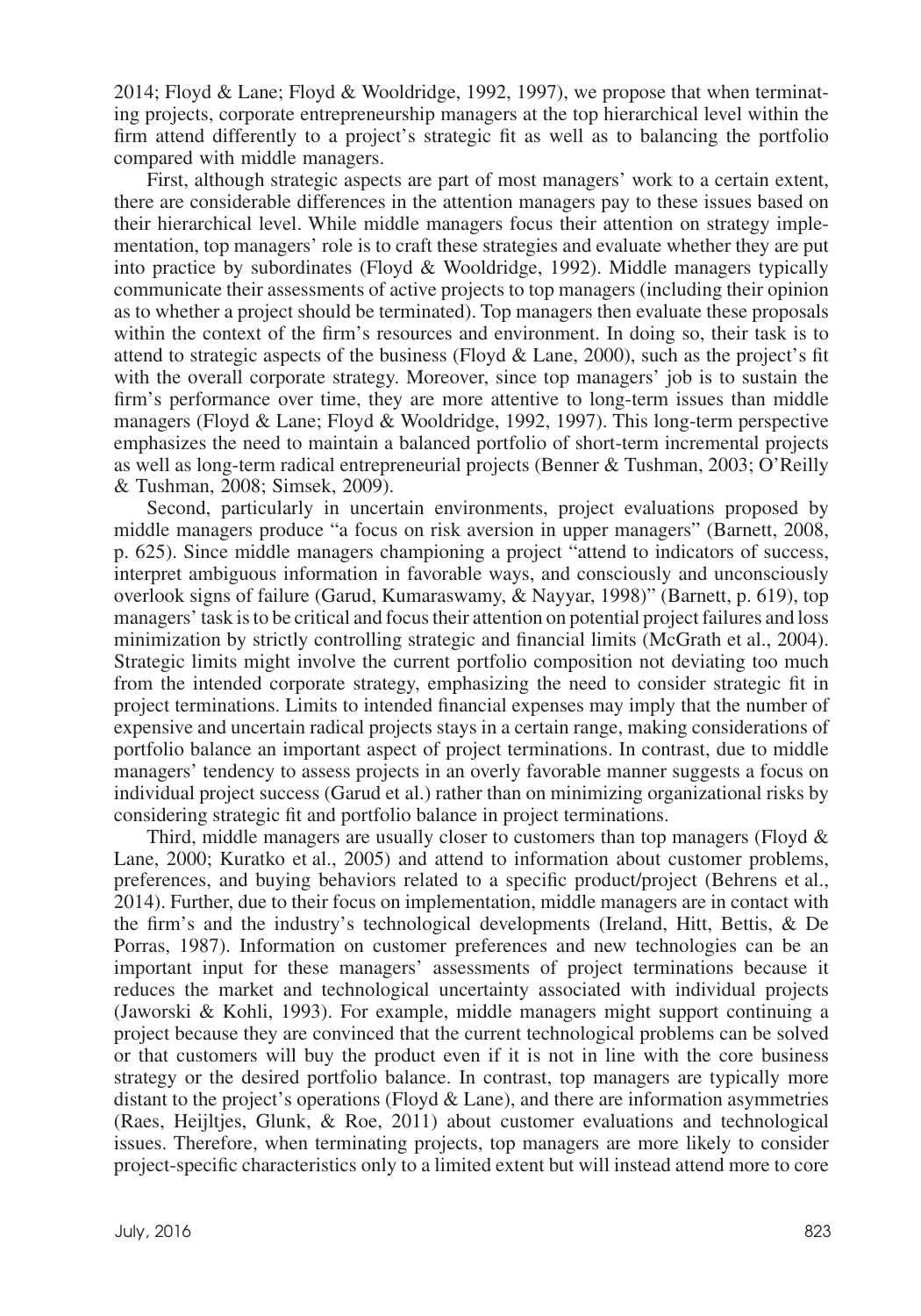strategic issues, such as the project's strategic fit and contribution to portfolio balance. Therefore, we propose the following:

**Hypothesis 5:** The negative relationship between a project's fit with the desired portfolio strategy and the likelihood that managers will terminate the project is stronger for top managers than for middle managers.

**Hypothesis 6:** The negative relationship between a project's contribution to the balance of the portfolio and the likelihood that managers will terminate the project is stronger for top managers than for middle managers.

#### **Research Method**

#### **Sample and Data Collection**

Our sample consisted of German managers involved in start and termination decisions for entrepreneurial projects within their firms. Using the Creditreform Database, we identified the largest 900 German firms (in terms of turnover) in research and development (R&D)-intensive industries (e.g., chemical industry, automotive industry, consumer goods, and others) because acting entrepreneurially is central to how these firms achieve their missions, how they compete, and how they are assessed by stakeholders. We focused on large firms because they usually have more substantial project portfolios than small firms (Cooper et al., 1999). As reported by our study's participants, the companies had grown 5.1% with respect to employees (standard deviation 9.4%) on average over the last year before the study, and the companies' average R&D investment turnover ratio was 5.6% (standard deviation 1.1%). Within 3 months, we were able to contact 745 managers from 704 firms on our list via telephone (after randomizing the initial list of 900 firms). We asked the managers if they were involved in project/portfolio termination decisions within their firm. If they claimed they were, we explained the general purpose of our study and asked them to participate. Every participant was promised a customized report with the study's results. We sent them an e-mail with a link to an online website that contained the research instrument (see below). If they had not participated after 3 weeks, we reminded the managers via an e-mail to please do so.

All together, 217 managers from 172 firms participated, representing a response rate of 29% (in terms of managers contacted). On average, the participants were 42 years old (standard deviation 9.3 years), and 85.7% of them were male. In addition, 40.1% had a degree in engineering, 27.6% had a degree in the natural sciences, 17.1% had a degree in business studies, and the rest (15.2%) had other degrees. As for employment field, 22.6% worked in the chemical industry, 18.0% worked in the consumer goods industry, 24.0% worked in the automotive industry, and the rest worked in other industries (mostly in the electronics industry). Further,  $63.1\%$  of the managers worked in the R&D department, 12% worked in the marketing department, 6.5% worked in the strategy department, and 18.4% worked in other departments. The participants had an average of 16.7 years (standard deviation 8.3 years) of total work experience, and they had worked for their current firm for 6 years on average (standard deviation 5.3 years). Further, 30.3% held a PhD, 58.5% had a master's degree, and the rest had a bachelor's degree. Regarding their positions within the firm, 11.1% were top managers, 68.7% were middle managers, and the rest were lower-level managers. These numbers indicate that the managers in our sample had substantial managerial responsibility. Furthermore, they reported that they received 17% (standard deviation 8%) flexible and performance-based salary proportions.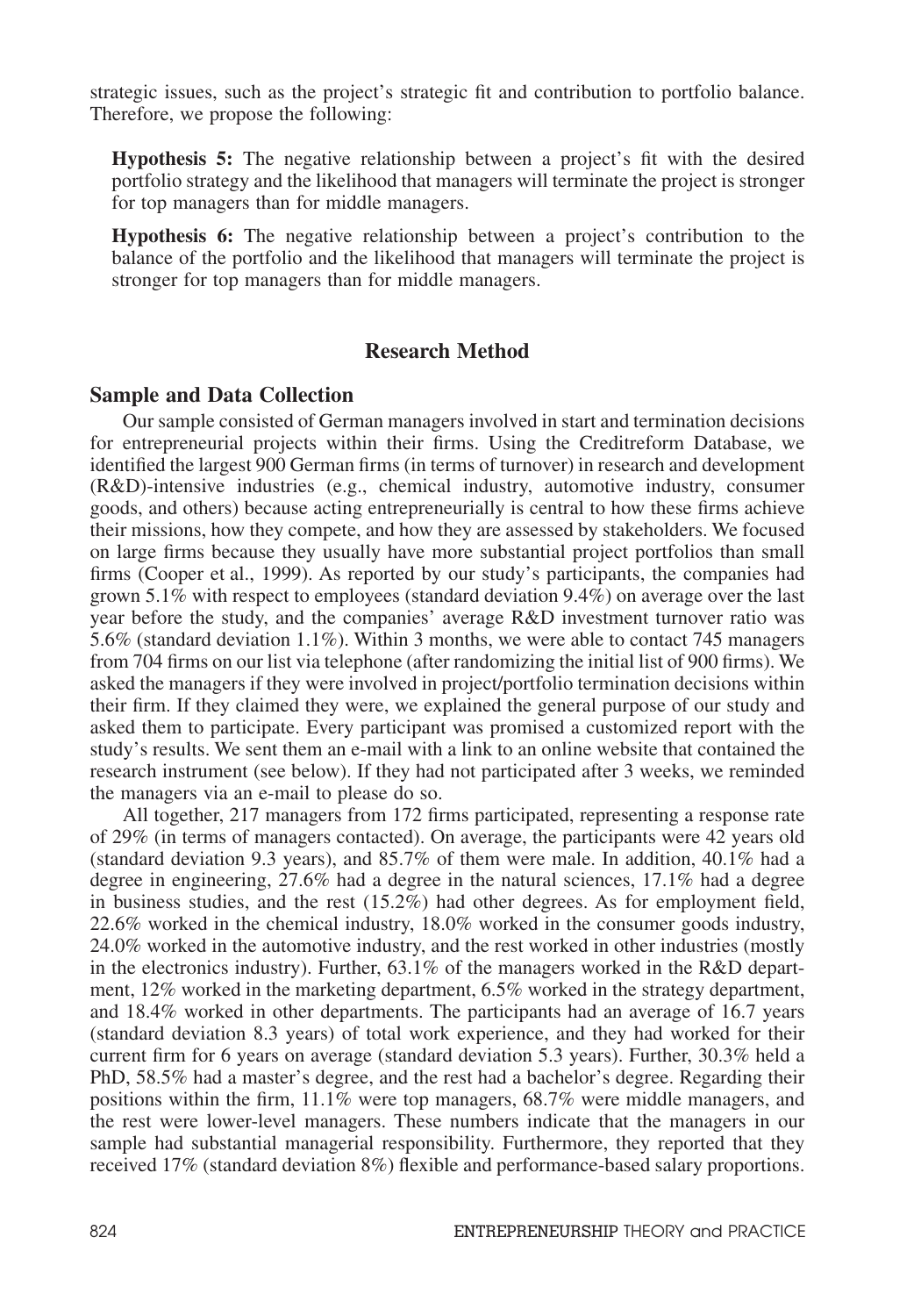When asked on a 7-point Likert-type scale  $(1 = "not much," 7 = "very much")$  how much experience they had with managing innovation portfolios, the managers answered with a 4.58, and when asked how strongly they were involved in the decision processes of innovation portfolio management, they answered with a 4.65. These numbers indicate that the managers felt qualified to participate in our study (on a self-reported basis).

#### **Conjoint Analysis**

We used a metric conjoint experiment to collect data on managers' assessments of the likelihood of terminating a project from the corporate portfolio. Conjoint analysis was developed from empirical research on how people actually make decisions (Green, Krieger, & Wind, 2001) and "is based upon rigorous research of information processing in judgment and decision making" (Brønn & Olson, 1999, p. 356). In the conjoint task, participants make assessments of specific profiles. *Profiles* are combinations of theoretically derived *attributes* that represent the research variables (Priem & Harrison, 1994). In each profile, each attribute is typically represented by one of two levels (high or low). An *experimental design* determines which attribute level is used for a specific profile and the number of profiles needed to test the research hypotheses. Since each participant makes assessments of a number of profiles, conjoint analysis generates nested data such that a set of assessments (level 1) is nested within each participant (level 2).

The profiles used in our experiment were described by five attributes (i.e., two representing the independent variables strategic fit and portfolio balance and three representing control variables; see below). With two possible levels for each attribute, a fully crossed factorial design would yield  $2^5 = 32$  profiles with different combinations of attribute levels. Since all profiles in metric conjoint studies are replicated to test for respondents' reliability, a final experiment would consist of  $2 \times 32 = 64$  profiles for each participant to assess, which is a time-consuming task. Therefore, we applied an orthogonal factorial experimental design (Hahn & Shapiro, 1966) to reduce the number of unique attribute combinations from 32 to 16 in order to keep the task managable for participants, which resulted in 32 fully replicated profiles for each participant. Furthermore, we included a practice profile to familiarize the managers with the experimental task, but this profile was not included in the analysis. Therefore, the assessment task contained 33 profiles in total. That is, we collected assessments of 16 different attribute combinations from each manager and confirmed the reliability of managers' assessments by performing test-retest checks of original and replicated profiles (Shepherd & Zacharakis, 1997).

We randomly assigned both the order of the profiles and the order of attributes in two ways each, resulting in four versions of the experiment  $(2 \times 2 \text{ matrix})$ , and participants were randomly assigned to one of the four versions. To test for possible order effects, we compared the mean score across the four different versions. No differences between the two different orders of profiles within the experiment or the two different orders of attributes within the profiles were statistically significant  $(p > .10)$ , indicating no substantial order effects.

## **Advantages of Conjoint Analysis**

Project termination decisions are complex and often associated with substantial biases, including, for example, escalation of commitment (Guler, 2007). The complexity and biases inherent in termination decisions make retrospective methods, such as questionnaires and interviews, difficult to use because these methods are prone to errors when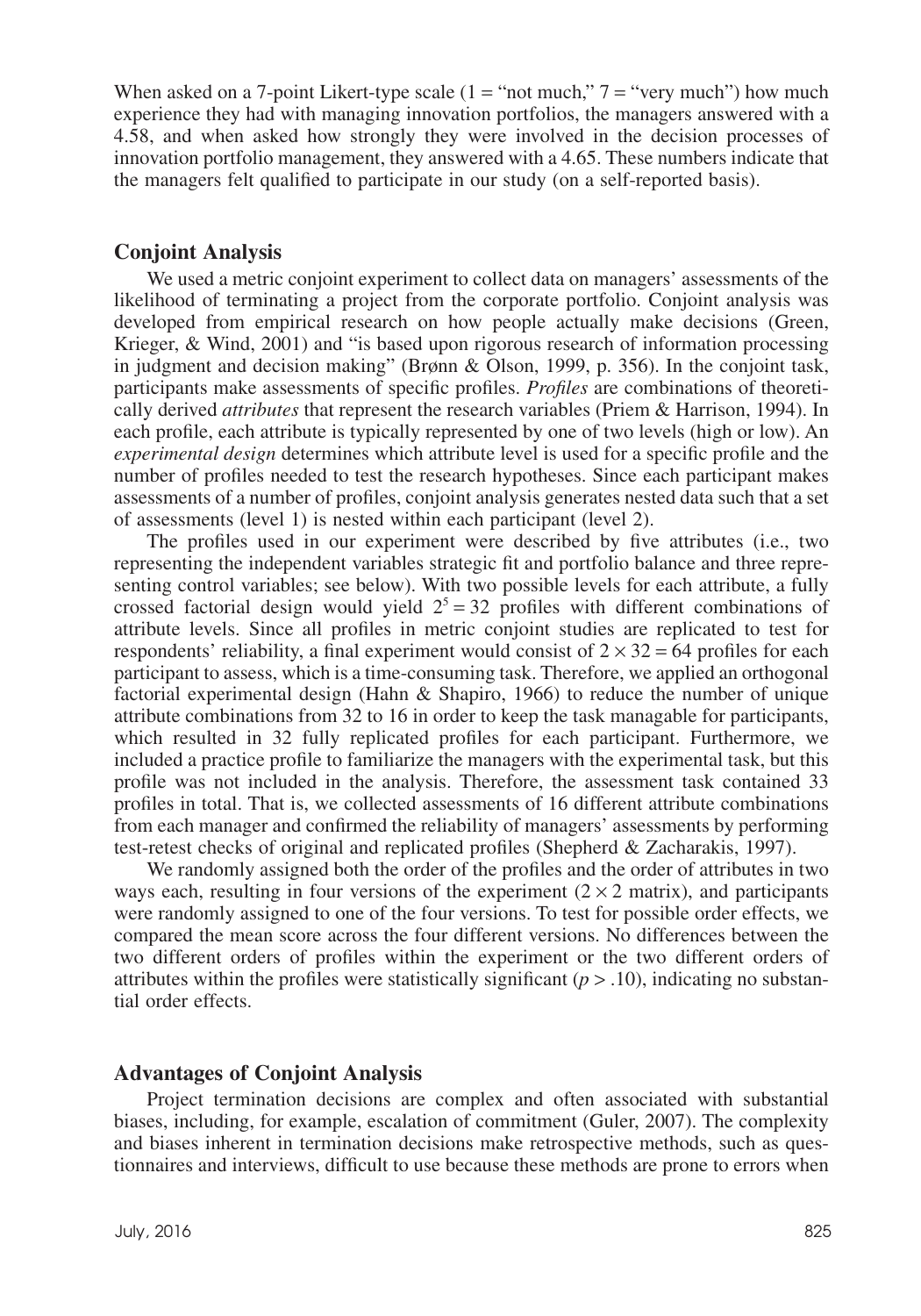decision makers' introspection is inaccurate (Fischhoff, Gonzalez, Lerner, & Small, 2005). Conjoint analysis allows researchers to collect data on managers' assessments *as they are being made*, which eliminates biases emerging from missing retrospection (Shepherd & Zacharakis, 1997). Further, since independent variables are exogenously defined and not provided by the respondent, common method bias is typically not a problem for the experimental approach and research model we employ (cf. Podsakoff, MacKenzie, Lee, & Podsakoff, 2003, p. 899). Based on these characteristics, conjoint studies have often been used to study termination decisions, including entrepreneurs' decisions to terminate underperforming firms (DeTienne, Shepherd, & De Castro, 2008), alliance managers' decisions to terminate alliances (Patzelt & Shepherd, 2008), and scientists' decisions to terminate research projects (Patzelt, Lechner, & Klaukien, 2011).

In addition, the current research comprises potential challenges related to the endogeneity of variables and the causality of relationships. On the one hand, the characteristics of the portfolio should influence managers' termination decisions, but on the other hand, project terminations impact the composition of the firm's actual portfolio. Further, while we argue that failure experience influences project termination decisions, it might also be an outcome of such decisions in the past. Similarly, while our theory suggests that a firm's growth rate influences terminations, it could be an outcome of not terminating projects prematurely. The challenge of disentangling these reverse relationships is difficult to address in cross-sectional questionnaire designs, but it can be overcome using conjoint analysis when decision cues are presented as predefined stimuli for the scenario assessments, thereby excluding issues of endogeneity (Shepherd & Zacharakis, 1997).

## **Survey Instrument and Variables**

Participants were first provided with a description of the project attributes and their operationalizations (see below). Afterwards, they evaluated a series of hypothetical profiles describing projects, and they assessed the likelihood that they would terminate these projects from the corporate portfolio. In a post-experiment questionnaire, we collected demographic data and details about the firms.

*Dependent Variable.* The dependent variable of our study is managers' assessments of the likelihood that they would terminate an entrepreneurial project from the corporate innovation portfolio. Consistent with other studies on project termination (Patzelt et al., 2011; Patzelt & Shepherd, 2008; Shepherd et al., 2009), we asked managers to assess the likelihood that they would terminate a project using a 7-point Likert-type scale  $(1 = "very$ unlikely,"  $7 =$  "very likely").

*Independent Variables at Level 1 (Decision Profiles).* In the profiles, we used two project attributes to describe the entrepreneurial project's characteristics (each with two levels). Consistent with cognitive psychology, the attributes were described in terms of participants' *perceptions* of the portfolio characteristics, not in terms of objective numbers (which might lead to different perceptions for different participants). Specifically, attribute descriptions were derived from definitions of the variables in previous studies (Cooper et al., 1999, 2002). *Strategic fit:* "The project fits very well with the desired portfolio strategy of your firm" (high) versus "The project shows little fit with the desired portfolio strategy of your firm" (low). *Portfolio balance*: "The project increases the balance within the innovation portfolio in terms of different project types (e.g., radical and incremental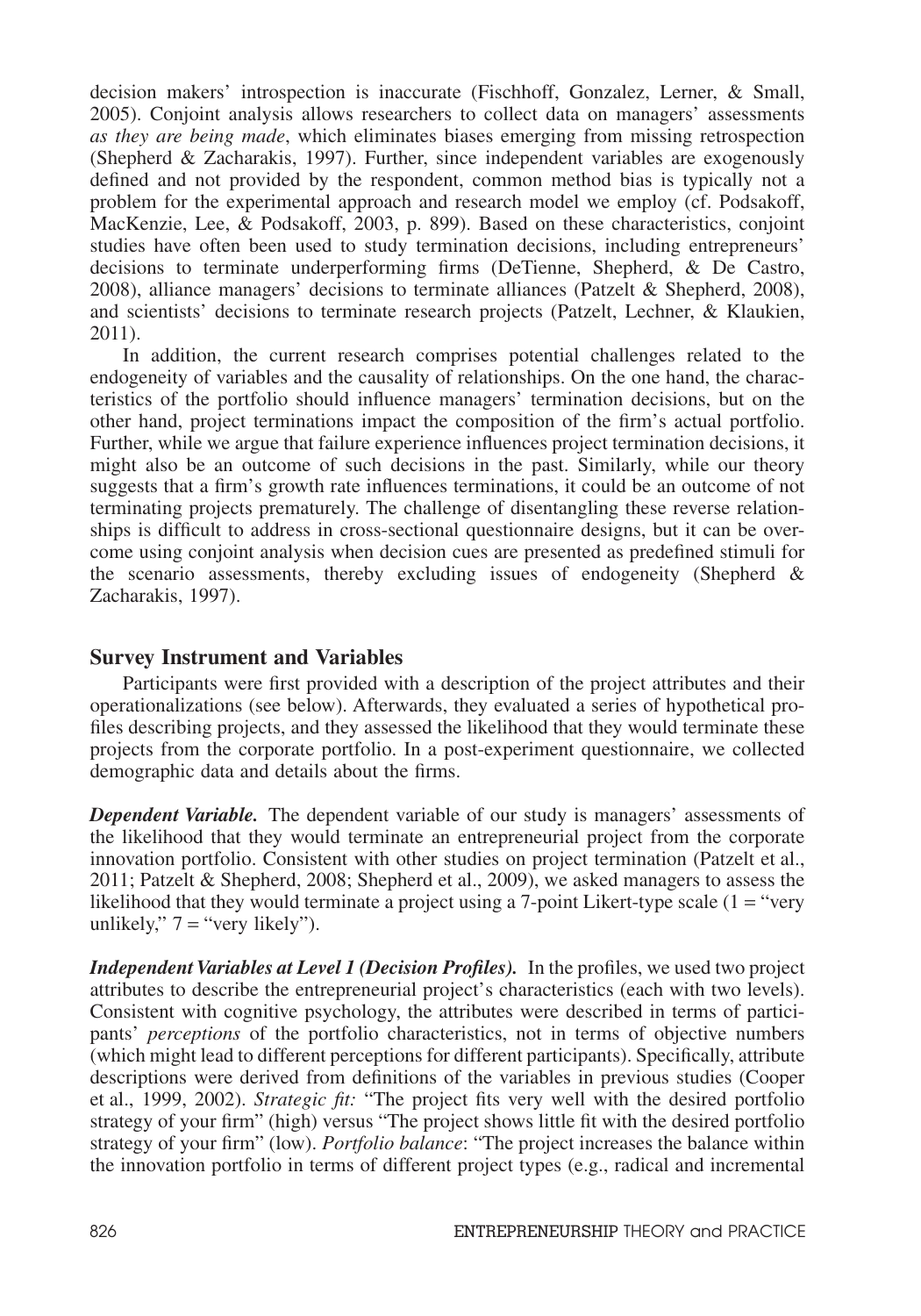projects)" (high) versus "The project contributes little to increasing the balance within the innovation portfolio in terms of different project types (e.g., radical and incremental projects)" (low).

*Moderator Variables at Level 2.* In the post-experiment questionnaire, we asked participants about their *failure experience*. Specifically, participants were asked, "How many of the projects that you managed in your company have failed? Please give a percentage." Second, following other studies, we measured *growth* as employee growth over time (Vaessen & Keeble, 1995; Zahra, 1993). In the post-experiment questionnaire, we asked participants about the relative growth rates of their firms with the following request: "Please estimate what percentage your company has grown in the last year regarding employees." Following cognitive psychology, we intentionally asked managers about their perceptions of their firm's growth rate rather than using objective data. Third, we captured managers' hierarchical level by two dummies for top managers and lower-level managers, respectively (middle managers were the reference category).

*Control Variables at Level 1.* In the profiles, we added three control variables that have been found to impact portfolio decisions (e.g., Cooper et al., 1999). First, *value maximization* denotes the extent to which the focal project contributes to maximizing the financial value of the portfolio and was described by two levels: "The project contributes fundamentally to the value maximization of the innovation portfolio (high)" versus "The project contributes little to the value maximization of the innovation portfolio" (low). Second, *resource effectiveness* refers to the allocation of a firm's resources to the "right projects" and was described by the following levels: "The project can be managed perfectly with existing resources (e.g., budget, team)" (high) versus "The project can hardly be managed with the existing resources (e.g., budget, team)" (low). Finally, the variable *technological uncertainty* was described by the following: "The technology underlying the project is known to the company" (certain) versus "The technology underlying the project is new to the company" (uncertain).

*Control Variables at Level 2.* At the level of the managers and their firms, we used additional control variables. We used dummy variables to control for the educational background of each participant (using the categories *business education*, *science education*, and *engineering education* versus the rest as the reference category) because education is a major determinant of managerial decision making (Hitt & Tyler, 1991). Further, we used dummy variables to control for industry effects (using the categories *chemical industry*, *consumer goods industry*, and *automotive industry* versus the rest as the reference category) because strategic decisions differ across industries (Hitt & Tyler). Moreover, we used managers' *firm tenure* (measured as years within the company) as another control variable as it is also known to impact managers' decision policies (Baron, 2009). *Perceived firm success* was also added as a control since the perception of success is known to impact managerial decisions (Hornsby et al., 2009). Participants were asked, "How successful is your company from your perspective?" and answered on a 7-point Likert-type scale  $(1 = "not at all successful," 7 = "very successful").$  We also controlled for *firm turnover* as a proxy for the firm's resource endowments, which influence strategic allocation decisions (Haynie, Shepherd, & McMullen, 2009). Finally, since a firm's profitability is a major driver of managerial decision making (Zahra, 1993), we entered the variable *profit growth*, which we measured by asking participants to "Please estimate what percentage your company has grown in the last year regarding profit." Again, we refer to managers' perceptions of growth consistent with cognitive psychology.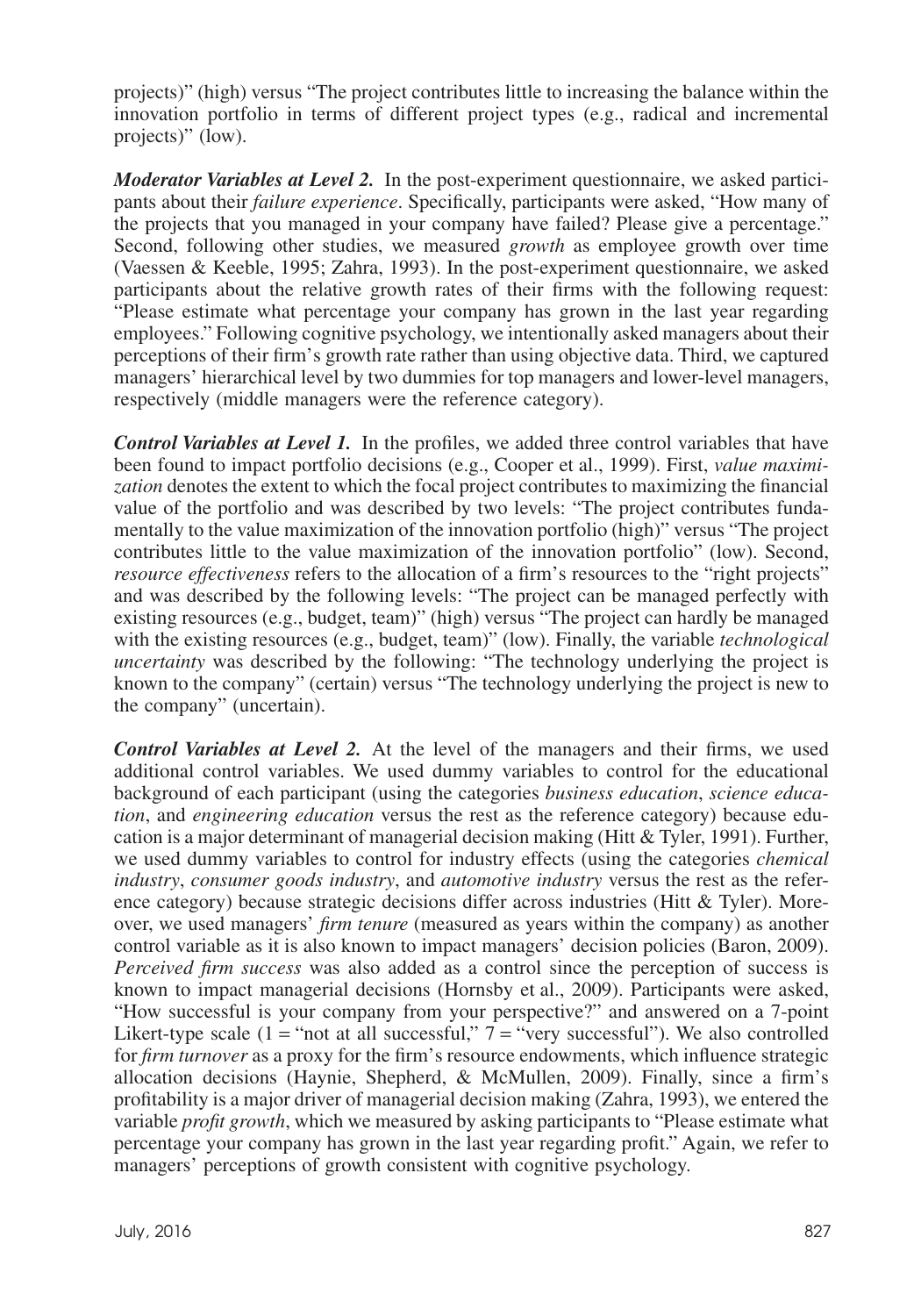#### **Results**

### **Descriptive Statistics and Correlations**

To test the reliability of the managers' assessments, we computed Pearson correlations between their assessments of the original and replicated project profiles. The mean test-retest correlation across managers was .82, which is similar to other studies (Shepherd, 1999; .69). Further, the mean  $R^2$  of the individual assessment models was .80, again similar to previous work (Shepherd; .78). These values demonstrate that participants consistently performed the conjoint tasks and that their answers show high reliability. Because we used an orthogonal fractional factorial design, the correlations between level 1 variables are zero. However, variables describing the individuals and their firms (level 2) are not orthogonal and may correlate. Table 1 presents the correlations of the level 2 variables. As the values show, correlations are only small to modest. Thus, there is no reason to assume that multicollinearity substantially influences our results.

#### **Hierarchical Linear Modeling Analysis**

Data analysis was performed using hierarchical linear modeling (HLM) since the 6,944 data points are not independent of each other. Each of the 217 participants made 32 assessments, but participants' cognitive models differ. Therefore, our data structure is hierarchical, with level 1 representing participants' assessments, and level 2 capturing characteristics of participants and their respective firms. Table 2 presents the results. We present the coefficients, standard errors (in parentheses), and levels of significance (indicated by asterisks) for the impact of the projects' characteristics in corporate entrepreneurship managers' assessments of whether to terminate the projects from the corporate innovation portfolio. Specifically, model 1 in Table 2 represents the "controls only" model and captures the results for the intercept level 1 controls and level 2 controls. As expected, the results of this model reveal significant main effects for all three level 1 controls (i.e., value maximization, resource effectiveness, and technological uncertainty). In model 2, we entered only the main effects of the level 1 independent and level 2 moderator variables of our study. As expected, the results show that managers assess a higher likelihood of terminating an entrepreneurial project if it shows less strategic fit with the corporate strategy (coefficient =  $-1.168$ ; *p* < .001) and contributes less to balancing the portfolio (coefficient  $= -0.226$ ;  $p < .001$ ). Further, none of the level 2 control variables show a significant main effect relationship with managers' likelihood of terminating a project from the portfolio.

To test our hypotheses, model 3 explores the interaction effects between the level 1 and level 2 variables. The hypothesized interaction between portfolio balance and managers' failure experience in explaining project termination is not significant  $(p > .05)$ . Thus, there is no support for hypothesis 2. However, we did find significant interactions between failure experience and strategic fit (coefficient  $= -0.006$ ;  $p < .05$ ). Additionally, there are significant interactions between firm growth and strategic fit (coefficient =  $0.019$ ;  $p < .01$ ) and between growth and portfolio balance (coefficient =  $0.040$ ;  $p < .001$ ). Model 3 also reveals significant interactions between top management position and strategic fit (coefficient =  $-0.647$ ;  $p < .05$ ) and between top management position and portfolio balance (coefficient =  $-0.401$ ; *p* < .05).<sup>2</sup> To illustrate

<sup>2.</sup> Since one firm in our sample provided 46 respondents, as a robustness check, we ran model 3 with a level 2 control dummy variable indicating that specific firm. The results did not change, nor was the control variable significantly associated with the dependent variable. We thus decided to leave the 46 respondents from this firm in the final sample.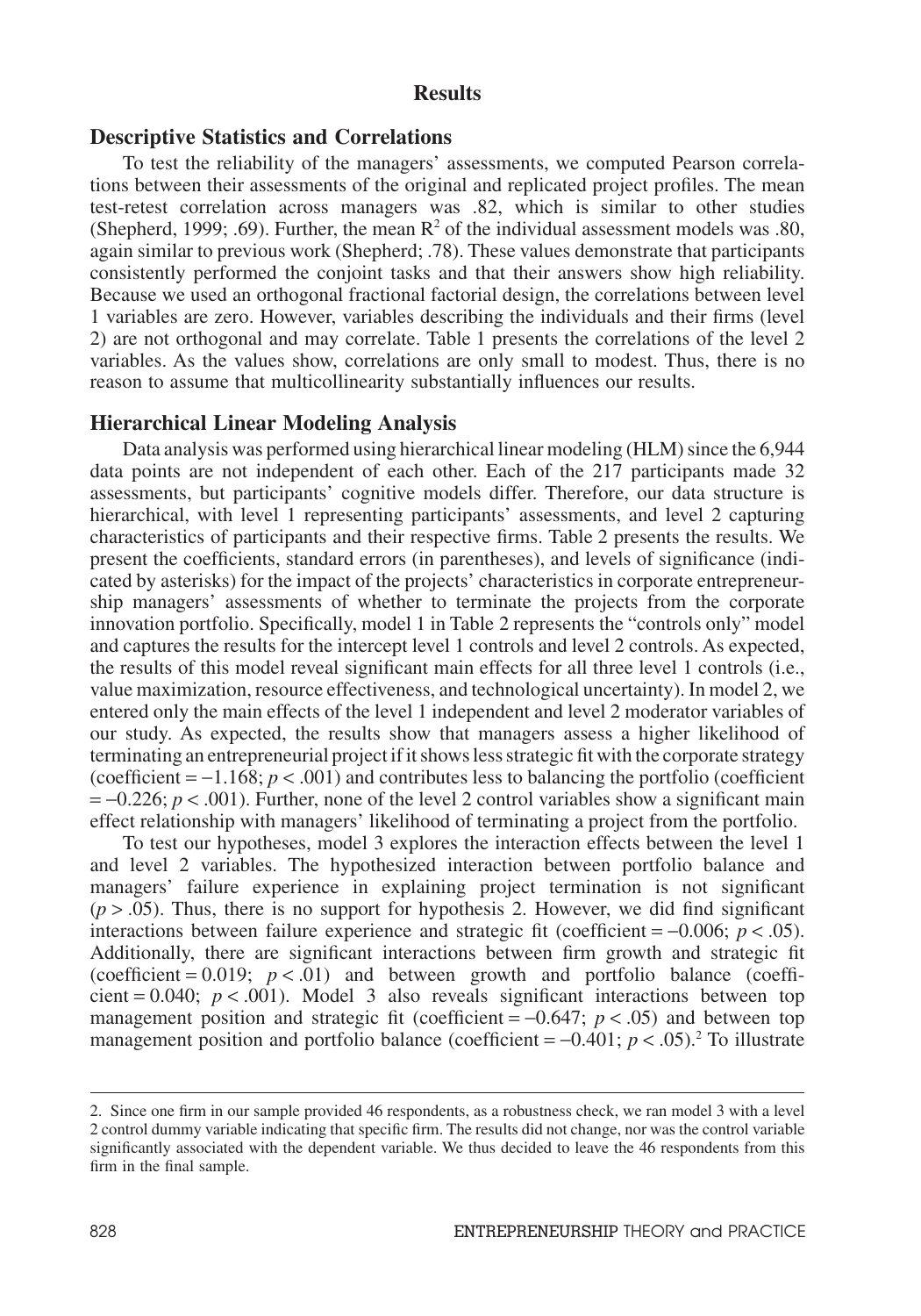|                         |               | Standard<br>Mean deviation        |       | $\overline{\mathcal{C}}$ | 3                                                                                                                                                                                                                                                                     | 4                                                                                                                                | $\overline{0}$ | $\circ$                                                                                                                                      | $\overline{a}$                                                                                | $\infty$                                                                                                                        |                                                                            | 10                                     | $\frac{1}{2}$             | $\overline{c}$        | 13       |
|-------------------------|---------------|-----------------------------------|-------|--------------------------|-----------------------------------------------------------------------------------------------------------------------------------------------------------------------------------------------------------------------------------------------------------------------|----------------------------------------------------------------------------------------------------------------------------------|----------------|----------------------------------------------------------------------------------------------------------------------------------------------|-----------------------------------------------------------------------------------------------|---------------------------------------------------------------------------------------------------------------------------------|----------------------------------------------------------------------------|----------------------------------------|---------------------------|-----------------------|----------|
|                         |               |                                   |       |                          |                                                                                                                                                                                                                                                                       |                                                                                                                                  |                |                                                                                                                                              |                                                                                               |                                                                                                                                 |                                                                            |                                        |                           |                       |          |
| Business education      |               | n.a                               |       |                          |                                                                                                                                                                                                                                                                       |                                                                                                                                  |                |                                                                                                                                              |                                                                                               |                                                                                                                                 |                                                                            |                                        |                           |                       |          |
| Science education       | 0.277         | n.a                               |       |                          |                                                                                                                                                                                                                                                                       |                                                                                                                                  |                |                                                                                                                                              |                                                                                               |                                                                                                                                 |                                                                            |                                        |                           |                       |          |
| Engineering education   | 0.401         | n.a                               |       |                          |                                                                                                                                                                                                                                                                       |                                                                                                                                  |                |                                                                                                                                              |                                                                                               |                                                                                                                                 |                                                                            |                                        |                           |                       |          |
| Chemical industry       | 0.226         | n.a                               |       |                          | $0.307***$                                                                                                                                                                                                                                                            |                                                                                                                                  |                |                                                                                                                                              |                                                                                               |                                                                                                                                 |                                                                            |                                        |                           |                       |          |
| Automotive industry     | 0.180         | n.a                               |       |                          |                                                                                                                                                                                                                                                                       |                                                                                                                                  |                |                                                                                                                                              |                                                                                               |                                                                                                                                 |                                                                            |                                        |                           |                       |          |
| Consumer goods industry | 0.240         | n.a                               |       |                          |                                                                                                                                                                                                                                                                       |                                                                                                                                  |                |                                                                                                                                              |                                                                                               |                                                                                                                                 |                                                                            |                                        |                           |                       |          |
| Firm tenure             | $6.11$        | 5.258<br>1.094<br>2.318<br>152.51 |       |                          |                                                                                                                                                                                                                                                                       |                                                                                                                                  |                |                                                                                                                                              |                                                                                               |                                                                                                                                 |                                                                            |                                        |                           |                       |          |
| Perceived firm success  | 5.59<br>6.925 |                                   |       |                          |                                                                                                                                                                                                                                                                       |                                                                                                                                  |                |                                                                                                                                              |                                                                                               |                                                                                                                                 |                                                                            |                                        |                           |                       |          |
| Firm turnover           |               |                                   |       |                          |                                                                                                                                                                                                                                                                       |                                                                                                                                  |                |                                                                                                                                              |                                                                                               |                                                                                                                                 |                                                                            |                                        |                           |                       |          |
| Profit growth           | 37.82         |                                   |       |                          |                                                                                                                                                                                                                                                                       |                                                                                                                                  |                |                                                                                                                                              |                                                                                               |                                                                                                                                 |                                                                            |                                        |                           |                       |          |
| Lower level manager     | 0.200         | n.a                               |       |                          |                                                                                                                                                                                                                                                                       |                                                                                                                                  |                |                                                                                                                                              |                                                                                               |                                                                                                                                 |                                                                            |                                        |                           |                       |          |
| Failure experience      | $^{19}$       |                                   |       |                          |                                                                                                                                                                                                                                                                       |                                                                                                                                  |                |                                                                                                                                              |                                                                                               |                                                                                                                                 |                                                                            |                                        |                           |                       |          |
| Employee growth         | 5.12          | 9.358                             |       |                          | $\begin{array}{c} 246\%\\ 0.230\\ 0.0330\\ 0.030\\ 0.030\\ 0.030\\ 0.030\\ 0.008\\ 0.050\\ 0.000\\ 0.000\\ 0.000\\ 0.000\\ 0.000\\ 0.000\\ 0.000\\ 0.000\\ 0.000\\ 0.000\\ 0.000\\ 0.000\\ 0.000\\ 0.000\\ 0.000\\ 0.000\\ 0.000\\ 0.000\\ 0.000\\ 0.000\\ 0.000\\ 0$ | $\begin{array}{l} 303**\\ -0.253**\\ 0.083\\ 0.007\\ -0.0007\\ -0.004\\ 0.019\\ -0.057\\ -0.037\\ -0.037\\ -0.037\\ \end{array}$ |                | $\begin{array}{l} 0.018 \\ 0.167^* \\ 0.297^{* \ast} \\ 0.297^{* \ast} \\ 0.089 \\ 0.122 \\ 0.036 \\ 0.127 \\ 0.034 \\ 0.127 \\ \end{array}$ | $\begin{array}{c} 0.006 \\ 0.078 \\ -0.012 \\ -0.153 \\ -0.25 \\ -0.112 \\ 0.013 \end{array}$ | $\begin{array}{l} \n 0.21 \text{\scriptsize{**}} \\ \n 0.101 \\ \n 0.087 \\ \n 0.024 \\ \n 0.031 \\ \n 0.014 \\ \n \end{array}$ | $0.023$<br>$0.063$<br>$0.063$<br>$0.15$ <sup>*</sup><br>$0.074$<br>$0.074$ | $0.080$<br>$0.038$<br>$0.06$<br>$0.05$ | $0.068$<br>0.101<br>0.015 | $0.080$<br>$-0.161**$ |          |
| Top manager             | 0.110         | n.a                               | 0.082 |                          |                                                                                                                                                                                                                                                                       |                                                                                                                                  |                |                                                                                                                                              |                                                                                               |                                                                                                                                 |                                                                            |                                        |                           |                       | $0.161*$ |
|                         |               |                                   |       |                          |                                                                                                                                                                                                                                                                       |                                                                                                                                  |                |                                                                                                                                              |                                                                                               |                                                                                                                                 |                                                                            |                                        |                           |                       |          |

 $N = 217.$ *p* < 0.05, \*\* *p* < 0.01

Table 1

Correlations of Level 2 Variables

Correlations of Level 2 Variables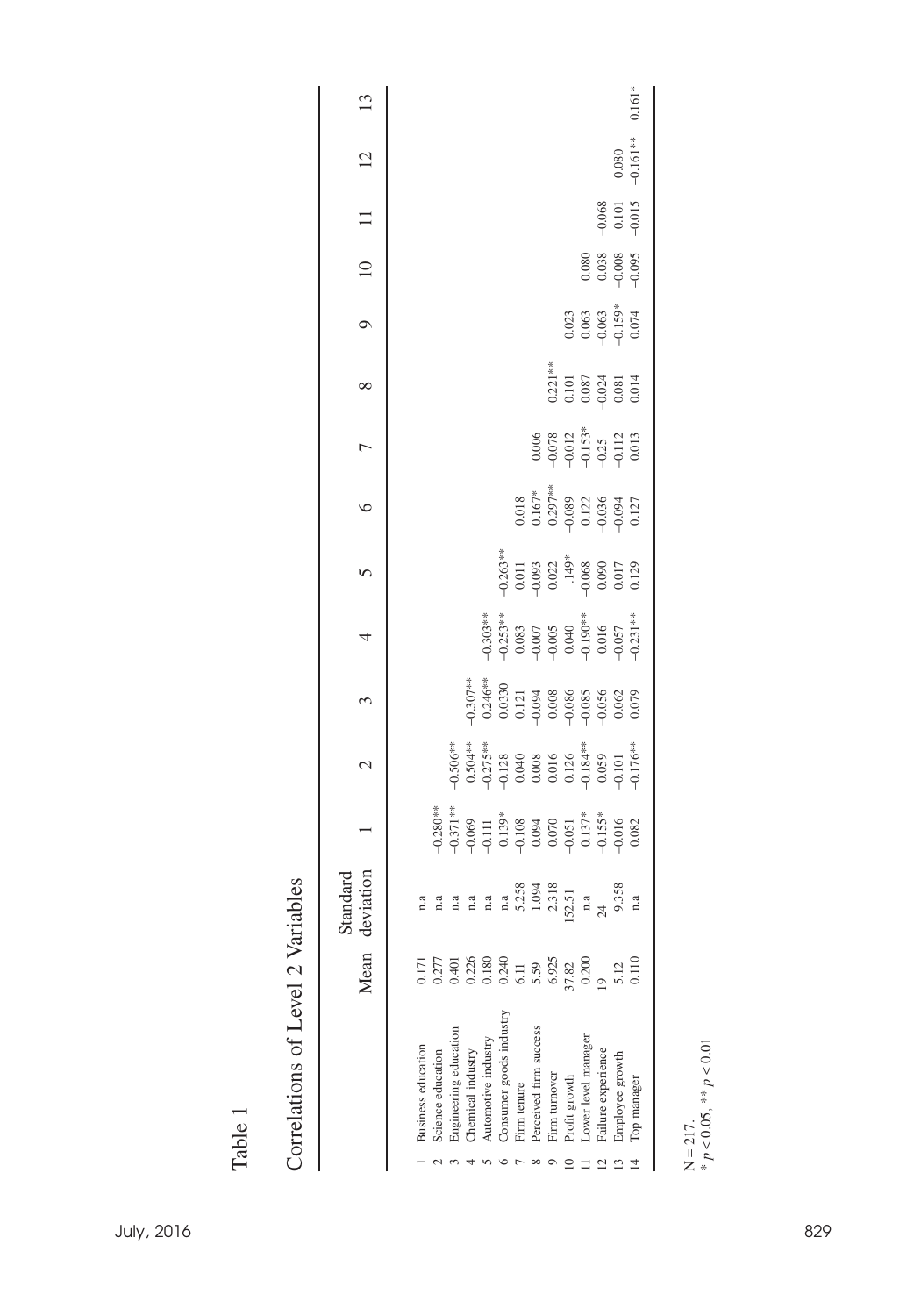## Results of the HLM Analysis

| Variable                                      | Model 1<br>(controls) | Model 2<br>(main effects) | Model 3<br>(full model) |
|-----------------------------------------------|-----------------------|---------------------------|-------------------------|
|                                               |                       |                           |                         |
| Intercept                                     | $3.987***(031)$       | $3.987***(030)$           | $3.987***(030)$         |
| Level 1 controls                              |                       |                           |                         |
| Value maximization                            | $-1.839***$ (.097)    | $-1.839***$ (.089)        | $-1.839***$ (.086)      |
| Resource effectiveness                        | $-0.725***(0.069)$    | $-0.725***$ (.066)        | $-0.725***$ (.063)      |
| Technological uncertainty                     | $-0.330***$ (.098)    | $-0.331***$ (.089)        | $-0.330***$ (.085)      |
| Level 2 controls                              |                       |                           |                         |
| <b>Business education</b>                     | $-0.066$ (.102)       | $-0.105$ (.102)           | $-0.099$ (.102)         |
| Science education                             | $-0.073(0.101)$       | $-0.082$ (.099)           | $-0.087$ (.099)         |
| Engineering education                         | 0.005(.087)           | $-0.015(0.088)$           | $-0.013(0.088)$         |
| Chemical industry                             | $-0.040$ (.092)       | $-0.024(0.092)$           | $-0.033(0.092)$         |
| Automotive industry                           | $-0.241*(.092)$       | $-0.238**$ (.093)         | $-0.240*(.093)$         |
| Consumer goods industry                       | $-0.197*(.097)$       | $-0.199*(0.099)$          | $-0.200*(.099)$         |
| Firm tenure                                   | $-0.002$ (.006)       | $-0.003$ (.006)           | $-0.003$ (.006)         |
| Perceived firm success                        | 0.023(0.026)          | 0.023(0.027)              | 0.024(.027)             |
| Firm turnover                                 | $0.038*(.015)$        | $0.036*(0.015)$           | $0.036*(.015)$          |
| Profit growth                                 | 0.000(0.000)          | 0.000(0.000)              | 0.000(0.000)            |
| Lower level manager                           | $-0.223**$ (.078)     | $-0.221**$ (.081)         | $-0.236**$ (.082)       |
| Level 1 main effects                          |                       |                           |                         |
| Strategic fit                                 |                       | $-1.168***$ (.076)        | $-1.169***$ (.073)      |
| Portfolio balance                             |                       | $-0.226***$ (.061)        | $-0.226***$ (.055)      |
| Level 2 main effects                          |                       |                           |                         |
| Failure experience                            |                       | $-0.002$ (.001)           | $-0.002$ (.001)         |
| Employee growth                               |                       | $-0.000$ (.003)           | $-0.002$ (.003)         |
| Top manager                                   |                       | $-0.113(0.096)$           | $-0.068$ (.096)         |
| Cross-level effects                           |                       |                           |                         |
| Strategic fit $\times$ Failure experience     |                       |                           | $-0.006*(0.003)$        |
| Portfolio balance $\times$ Failure experience |                       |                           | $-0.003$ (.002)         |
| Strategic fit $\times$ Employee growth        |                       |                           | $0.019**$ (.006)        |
| Portfolio balance $\times$ Employee growth    |                       |                           | $0.040***$ (.007)       |
| Strategic fit $\times$ Top manager            |                       |                           | $-0.647$ * (.295)       |
| Portfolio balance × Top manager               |                       |                           | $-0.401*(0.170)$        |

Unstandardized coefficients, standard errors in parentheses,  $N = 6,944$  decisions nested within 217 managers.

\* *p* < 0.05, \*\* *p* < 0.01, \*\*\* *p* < 0.001

All possible interactions between level 1 and level 2 variables are included in the models but are omitted from the table to improve clarity.

HLM, hierarchical linear modeling.

the nature of these significant interactions, we used HLM software to plot them in diagrams, for which the *y*-axis represents the managers' assessed likelihood of terminating a project from the portfolio, and the *x*-axis represents strategic fit and portfolio balance, respectively (Figure 2). The graphs show separate lines for high and low failure experience (Figure 2a), high and low firm growth (Figure 2b and c), and top and middle managers (Figure 2d and e). For high and low levels, HLM software provides values at the 25th and 75th percentiles, respectively.

Figure 2a shows that the negative relationship between a project's fit with the desired portfolio strategy and the likelihood that managers will terminate the project is stronger when failure experience is high than when it is low, thus supporting hypothesis 1. Figure 2b shows that the negative relationship between strategic fit and the likelihood that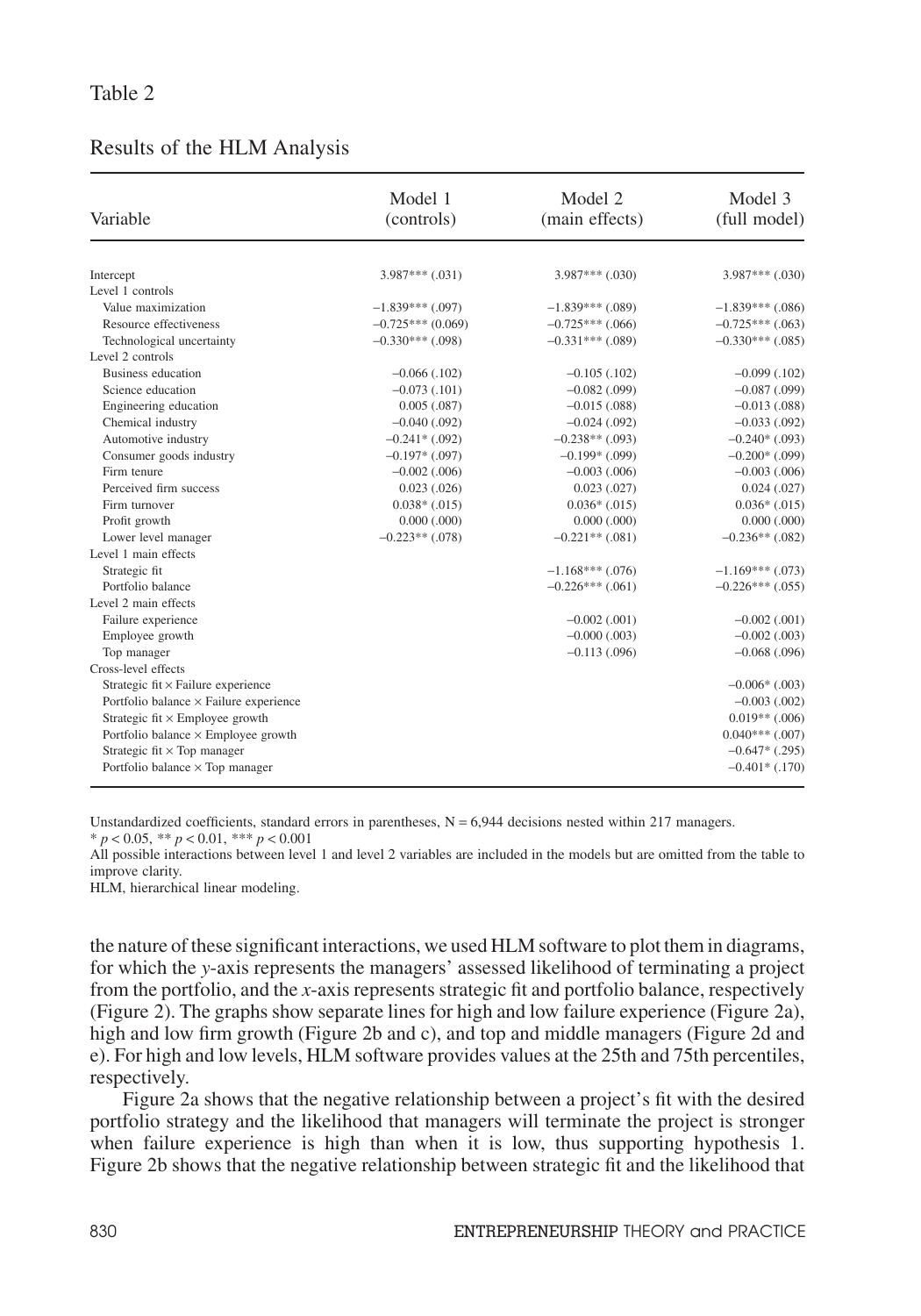Moderating Relationships Between Research Variables

(a): High and Low Failure Experience

(b, c): High and Low Firm Growth

(d, e): Top and Middle Managers

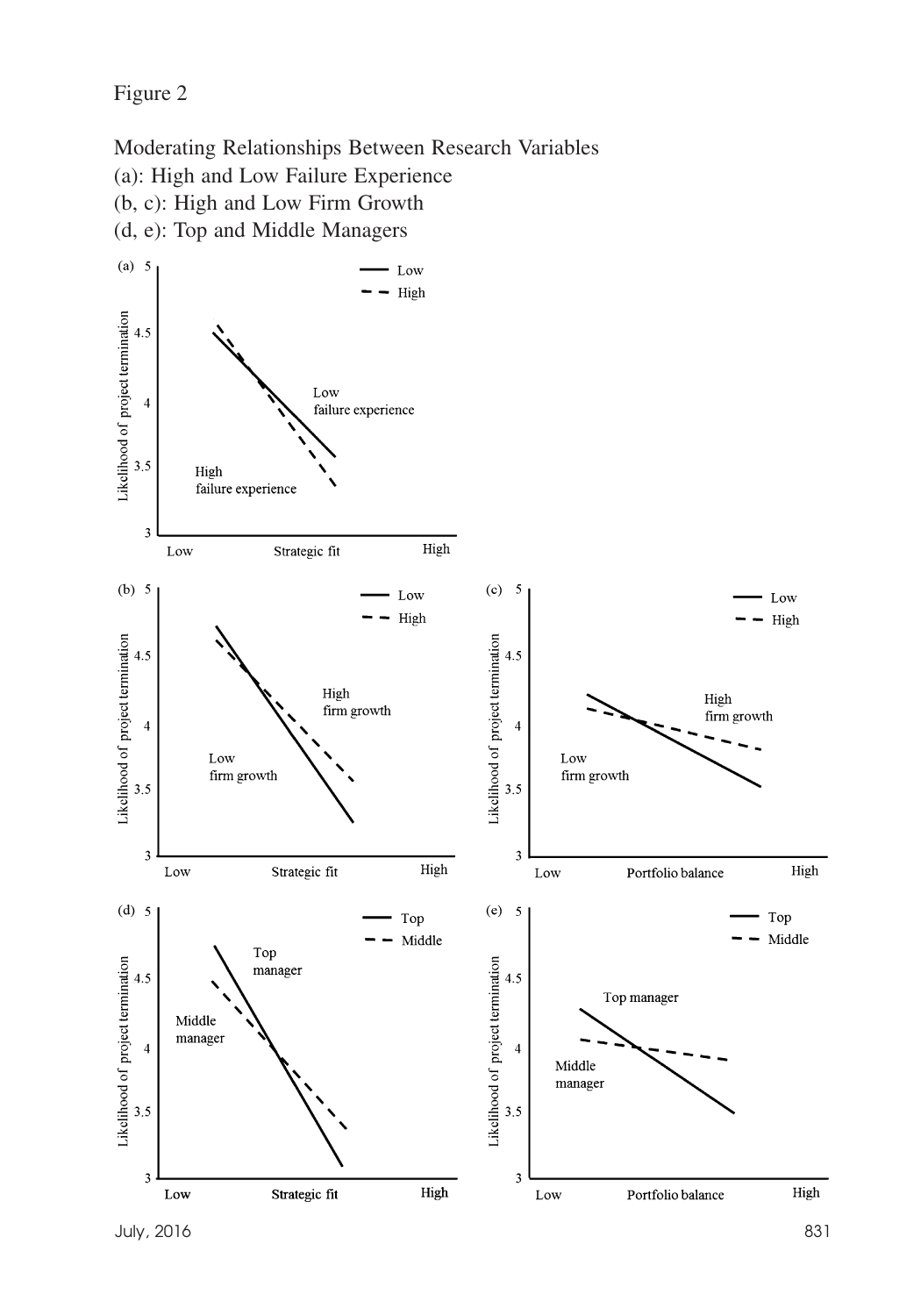managers will terminate the project is weaker when the growth rate is high than when it is low, thus supporting hypothesis 3. Figure 2c shows that the negative relationship between a project's contribution to the balance of the portfolio and the likelihood that managers will terminate the project is weaker when the growth rate is high than when it is low. Hence, there is support for hypothesis 4. Figure 2d shows that the negative relationship between strategic fit and the likelihood that managers will terminate the project is stronger for top managers than for middle managers, thus supporting hypothesis 5. Finally, Figure 2e shows that the negative relationship between a project's contribution to the balance of the portfolio and the likelihood that managers will terminate the project is stronger for top managers than for middle managers, thus supporting hypothesis 6.

#### **Discussion**

#### **Theoretical Implications**

This study has implications for research into different aspects of corporate entrepreneurship and innovation management. First, although not directly hypothesized, the underlying assumption of our study was that managers' project terminations depend on the firm's overall project portfolio. Consistent with this assumption, we found that both a project's fit with the overall corporate strategy and its contribution to balancing the portfolio with respect to radically and incrementally innovative projects were important aspects managers consider, thus extending previous studies' focus on a focal project's characteristics. Even more importantly, our study contributes to research on corporate entrepreneurship and innovation management by exploring how multiple levels of analysis impact managers' decision making. We provide evidence that there is considerable heterogeneity in managers' attention to portfolio characteristics when terminating projects. This heterogeneity can be explained by characteristics of the individual manager (i.e., his or her prior project failure experience [hypothesis 1] and the hierarchical position he or she holds within the firm [hypotheses 5 and 6]) as well as by characteristics of the firm (i.e., the firm's growth rate [hypotheses 3 and 4]). Thus, understanding corporate managers' decisions involves complex interactions between individual-level, portfoliolevel, and firm-level effects (cf. Shepherd, 2011). Investigating these multilevel interactions is important because it sets the contextual boundaries of existing theorizing (Whetten, 1989) on how corporate entrepreneurship and innovation managers judge projects based on the characteristics of the corporate portfolio (e.g., McNally et al., 2009, 2013). In exploring these interactions, our study addresses a call in the corporate entrepreneurship literature to investigate how cognitive and organizational factors impact firms' innovative behaviors (Phan et al., 2009).

Second, we theorized about and empirically explored the interaction of portfolio characteristics and managerial failure experience in termination decisions, and we found that failure experience multiplies the impact of strategic fit on the likelihood of project termination (hypothesis 2). This finding adds to corporate entrepreneurship research that tries to understand the implications of project failures for the managers and employees involved—an important research stream given that innovative projects often fail due to high levels of technological and market uncertainty (Jaworski & Kohli, 1993). While existing work has typically focused on how the failure of one specific project impacts the failed individuals' emotions, motivation, learning, and commitment to subsequent projects and their organization (McGrath, 1999; Shepherd et al., 2009, 2011, 2013, 2014), we demonstrate that the consequences of previous managerial project failures go beyond an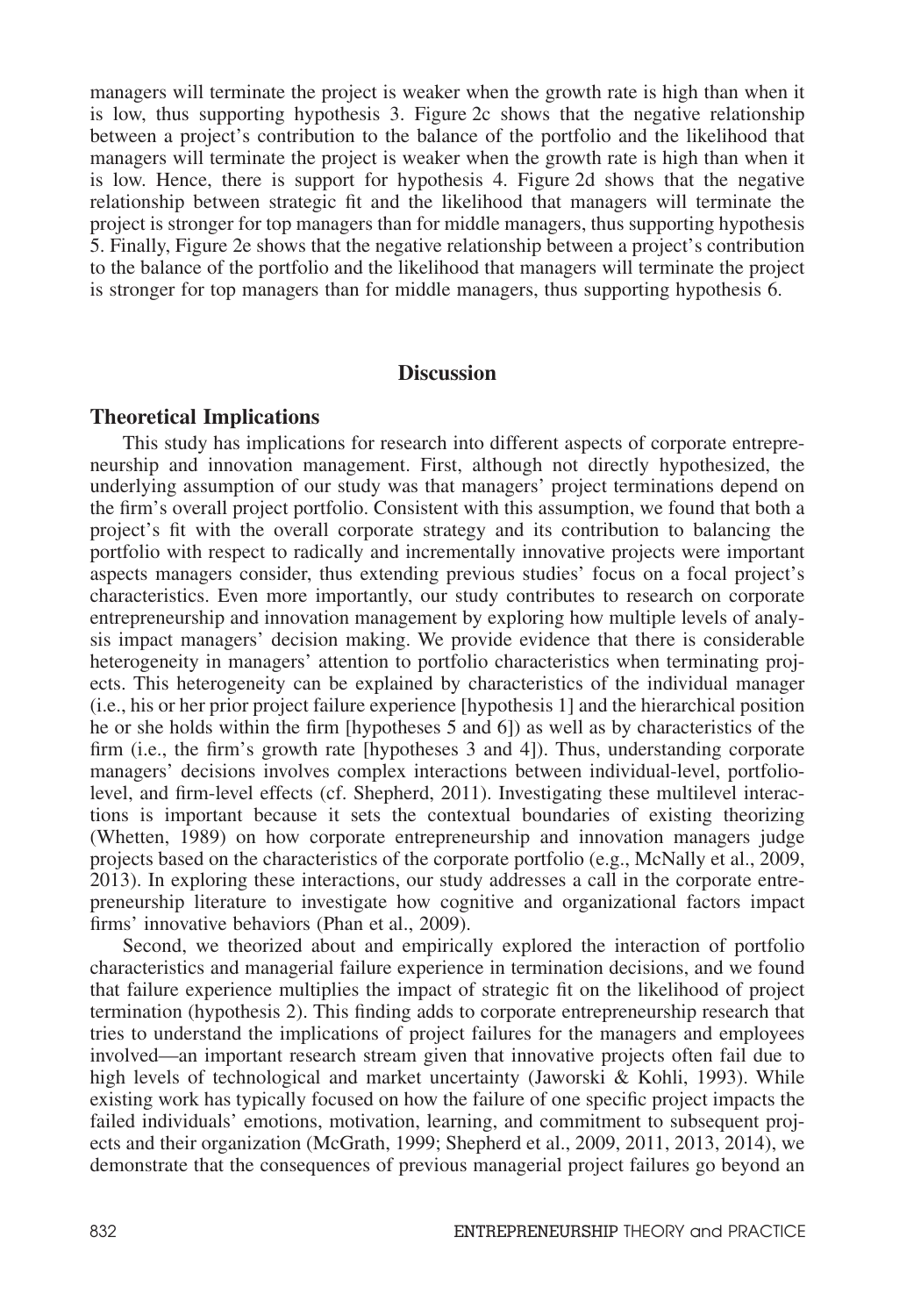immediate reaction in terms of emotions and learning. Indeed, as Shepherd et al. (2009) speculated, these consequences appear to have far-reaching effects on the firm's portfolio composition and thus innovation strategy.

Third, our theoretical model and empirical analysis acknowledged that failure can be more than a one-time event. We provide empirical evidence that the impact of a project's fit with the corporate strategy on managers' likelihood to terminate that project is greater for managers with high failure experience than for managers with low failure experience (hypothesis 1). However, we did not find that accumulated failure experience moderates the relationship between portfolio balance and managers' likelihood of project termination (hypothesis 2). Therefore, it appears that the accumulation of failure experiences over time draws managers' attention to portfolio-related attributes but to a different extent for different attributes. These findings contribute to the literature on corporate entrepreneurship, which typically views failures as one-time events, but provides little insight into how multiple failures affect managers and project team members. Our results support Shepherd et al.'s (2013) recent theorizing on the impact of multiple project failures on employees' emotions and turnover intentions, and we extend this focus to the context of corporate entrepreneurship managers.

Fourth, our findings that the negative relationships between (1) a project's contribution to strategic fit and the likelihood of project termination and (2) a project's contribution to portfolio balance and the likelihood of project termination are stronger for top managers than for middle managers (hypotheses 5 and 6) help us understand "divergent thinking" between hierarchical managerial levels in corporate entrepreneurship and innovation contexts (Floyd & Wooldridge, 1997; Hornsby et al., 2009; Kuratko et al., 2005). While recent work has shown that experienced top managers emphasize the strategic context less than middle managers when they decide on the *start* of new projects (Behrens et al., 2014), our results show that when it comes to the *termination* of projects, they tend to emphasize strategic context (i.e., strategic fit and portfolio balance) more than middle managers. It appears that top managers are more willing to invest resources in starting new projects that explore strategically unrelated areas than in the continuance of active projects in these areas. Perhaps when starting a new project, top managers account for the possibility that if the project is successful and other future developments are appropriate (e.g., the competitive situation and profits, economic conditions), the project will become part of the firm's core strategy. If the project has been active for some time and this has not happened, however, termination based on strategic considerations becomes likely.

Additionally, we found that managers tend to attend less to a project's fit with the desired portfolio strategy and its contribution to portfolio balance with respect to incremental and radical projects when their firms grow quickly than when they grow slowly (hypotheses 3 and 4). Since growth processes include resource adaptations over time, these findings provide a dynamic view of managing corporate portfolios as well as managing a firm's resources dedicated to entrepreneurial projects. Under conditions of uncertainty, timely project termination is an important task for successful portfolio management (Barnett, 2008; McGrath, 1999), yet appropriate is difficult to achieve because uncertainty tends to trigger escalation of commitment (Staw, 1976). Our findings suggest that a firm's current situation (i.e., growth rate) greatly influences corporate entrepreneurship managers' allocation of attention to portfolio management, with them dedicating less attention in situations of substantial organizational change (cf. Yu et al., 2005).

Finally, our finding that managers' focus of attention, situated attention, and structural distribution of attention explain project terminations informs ABV research. ABV studies have typically focused on explaining firm-level outcomes, including growth (Greve,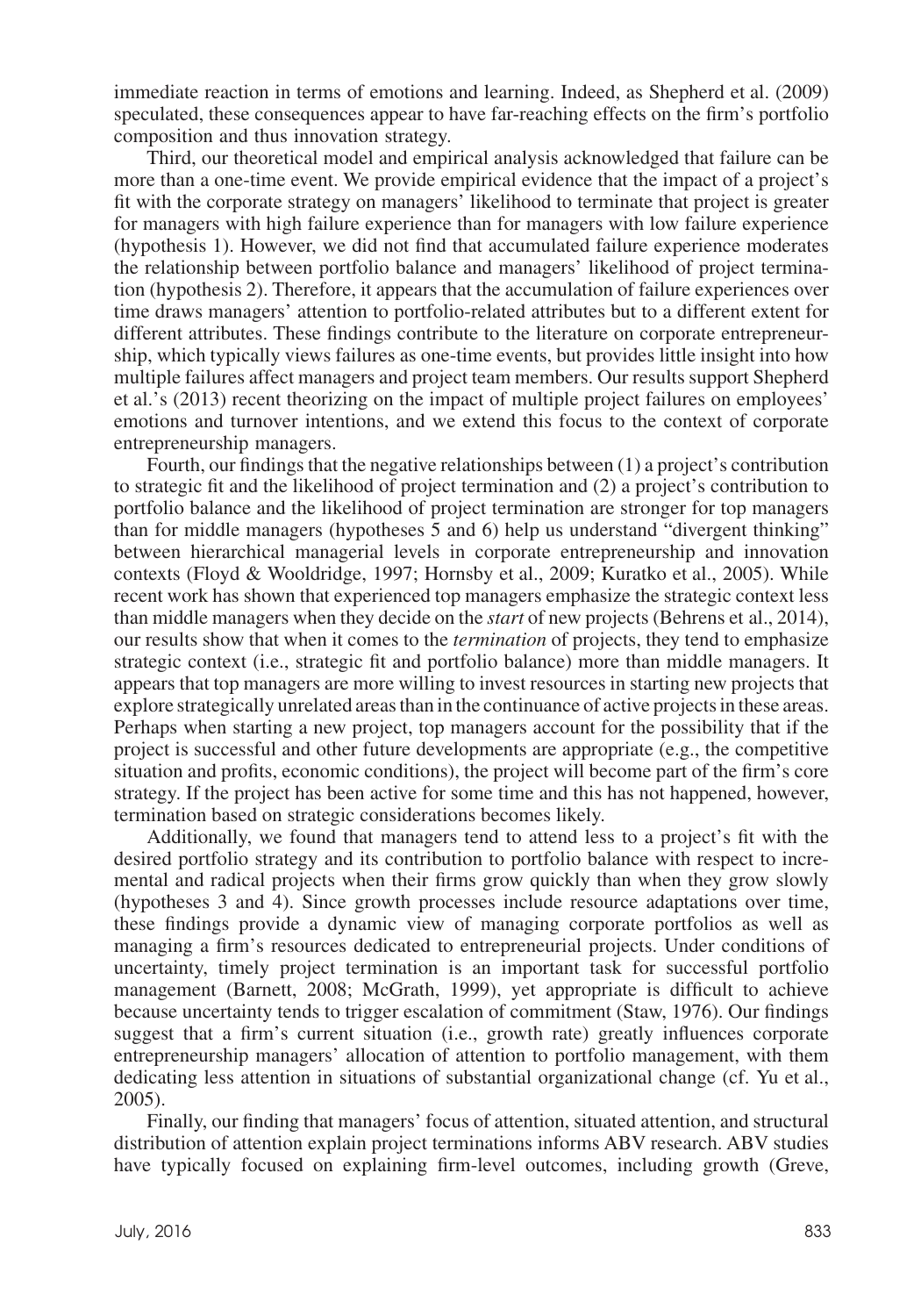2008), chief executive officer succession (Thornton & Ocasio, 1999), and technology commercialization (Eggers & Kaplan, 2009). While these outcomes implicitly capture attentional effects on managerial decision making, they do not acknowledge that multiple decisions have to be made to craft the firm's strategy and reactions to environmental stimuli. That is, they do not provide insights (because it is not their purpose) into how different attention types (i.e., focused, situated, structurally distributed) influence different decisions or whether multiple types can affect the same decision. Our study provides evidence that all attention types can impact the same strategic decision, although differently for different decision cues. While both situation attention (hypotheses 3 and 4) and structural distribution of attention (hypotheses 5 and 6) explain variance in corporate entrepreneurship managers' considerations of strategic fit and portfolio balance in project terminations, focus of attention only explains variance for strategic fit (hypothesis 1) but not for portfolio balance (hypothesis 2). These findings emphasize the usefulness of ABV not only to explain strategic behavior at the firm level by aggregating multiple decisions but also to explain how managers draw specific decisions based on multiple environmental stimuli (i.e., decision cues).

#### **Managerial Implications**

This study provides corporate entrepreneurship managers with an improved understanding of the consequences of their own assessment policies as it analyzed specific project attributes' impact on portfolio composition. Judgment and decision biases are frequent when managers have to terminate projects (Staw & Ross, 1987), and due to these biases, managers often do not understand their own evaluation processes. To corporate entrepreneurship managers, this study demonstrates that they tend to prefer projects that show high strategic fit and contribute to a balanced portfolio but that specific individuallevel attributes affect the judgment process, portfolio composition, and—ultimately—the firm's strategy. More precisely, this study indicates that managers with more failure experience value portfolio attributes more than managers with less failure experience, and that managers within top management positions value portfolio attributes more than managers in middle management positions. Being aware of these findings can help managers make better termination decisions if they consider their experiences and position. Similarly, the finding that it is especially challenging for high-growth firm managers to focus on portfolio attributes to continuously improve their overall portfolio composition can help the managers of those firms consciously pay more attention to those attributes when terminating projects.

## **Limitations, Future Research, and Conclusion**

There are some limitations of our study. First, despite the advantages of conjoint analysis for our research purpose, the most frequent criticism of this method relates to external validity. We simplified a more complex business world based on five decision criteria; thus, there is the possibility that respondents could attach importance to attributes just as they were presented in the experiment. However, studies have shown assessments that are based on three to seven attributes are still consistent with real-life decisions (Stewart, 1988). Further, studies have shown that conjoint experiments reproduce individuals' real-world judgments even in the most complex decision situations (e.g., Riquelme & Rickards, 1992). Moreover, the decision attributes of our model were theoretically justified, which increases their external validity (Shepherd & Zacharakis, 1997).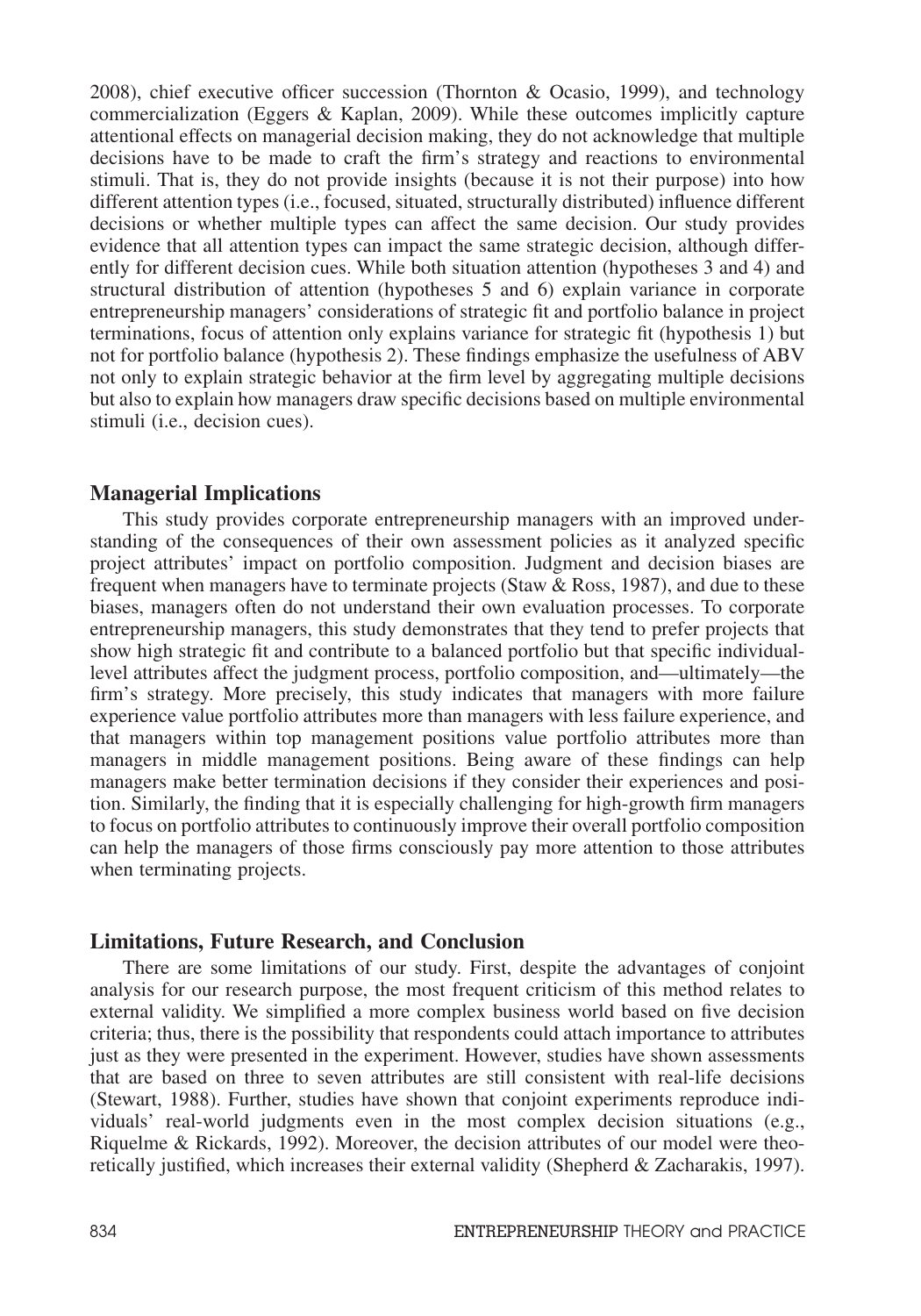Finally, after the experimental task, participants rated on a 7-point Likert-type scale  $(1 = "not important," 7 = "very important")$  the perceived impact of the portfolio attributes when terminating projects. Average ratings were 5.03 for strategic fit and 3.30 for portfolio balance. While these values indicate that the decision attributes had at least some self-assessed importance for managers' termination decisions, testing our findings in a real-world setting using nonexperimental methodology might further enhance validity.

Second, there are limitations associated with the construction of hypothetical conjoint profiles. First, by construction, we ensured our independent variables representing the decision cues were orthogonal (i.e., there was zero correlation between the variables) in order to enhance the robustness of the results obtained (Huber, 2005). Specifically, assuming orthogonality in conjoint experiments is important because correlated decision attributes can lead to misspecifications of results and biased estimates. This is because respondents may consider only one of two correlated attributes relevant for their decisions, but in the estimations, the unimportant attribute is found to be important because of the correlation (Huber). Therefore, in conjoint profiles, decision attributes are described as single items based on their definitions. Future research can draw on questionnaire-based designs and multi-item measures to further corroborate our results. Finally, it is important to note that (consistent with the cognitive psychology perspective) the conjoint scenarios described managers' perceptions of portfolio attributes, but future research is needed to investigate how these perceptions are formed based on objective portfolio characteristics and (perhaps) available numbers as well as whether perceptions are correct or incorrect compared with objective information.

Other limitations of our study might also provide important avenues for further research. Our measure of failure experience is, as with all measures, not perfect: It captures the percentage of managers' failed projects as a single item on a self-report basis. Other measures of failure experience (e.g., total number of failed projects provided by firm records) could be valuable to provide further support for our hypotheses. Second, while our dataset provides us with a number of control variables for the statistical models, as for all studies, this set is incomplete. For example, while we controlled for the growth of a firm's profitability, we did not know absolute levels nor the amount of liquidity firms had at hand. Given that financial slack can influence innovation decisions (Bradley et al., 2011; George, 2005), future studies should collect data on firms' profitability and liquidity.

Over and above addressing its limitations, future research can extend our study in several ways. For example, there are future research opportunities related to our control variable "technological uncertainty." Our results presented in Table 2 suggest that technologically more uncertain projects are less likely to be terminated, suggesting that managers have considerable hope that technological problems can be solved in the end, which might lead to escalation of commitment. Going forward, studies can explore the role of technological uncertainty in portfolio decisions in more detail. Further, while we explore antecedents of project termination decisions, we do not investigate the impact of these decisions on firm outcomes. Do firms whose managers emphasize strategic fit and portfolio balance more in their project terminations perform better (financially or with respect to innovative output)? Perhaps the performance effects of managerial emphasis on portfolio characteristics depend on the nature of the industry or the characteristics of the underlying technology (e.g., time-to-market). Finally, there are research opportunities to explore how experiencing multiple project failures impact managerial decision making. For example, given our finding that multiple failure experiences impact project termination, how does such experience impact the decision to start a particular project in the first place? Since failure can be normalized (see earlier), perhaps those with more failures in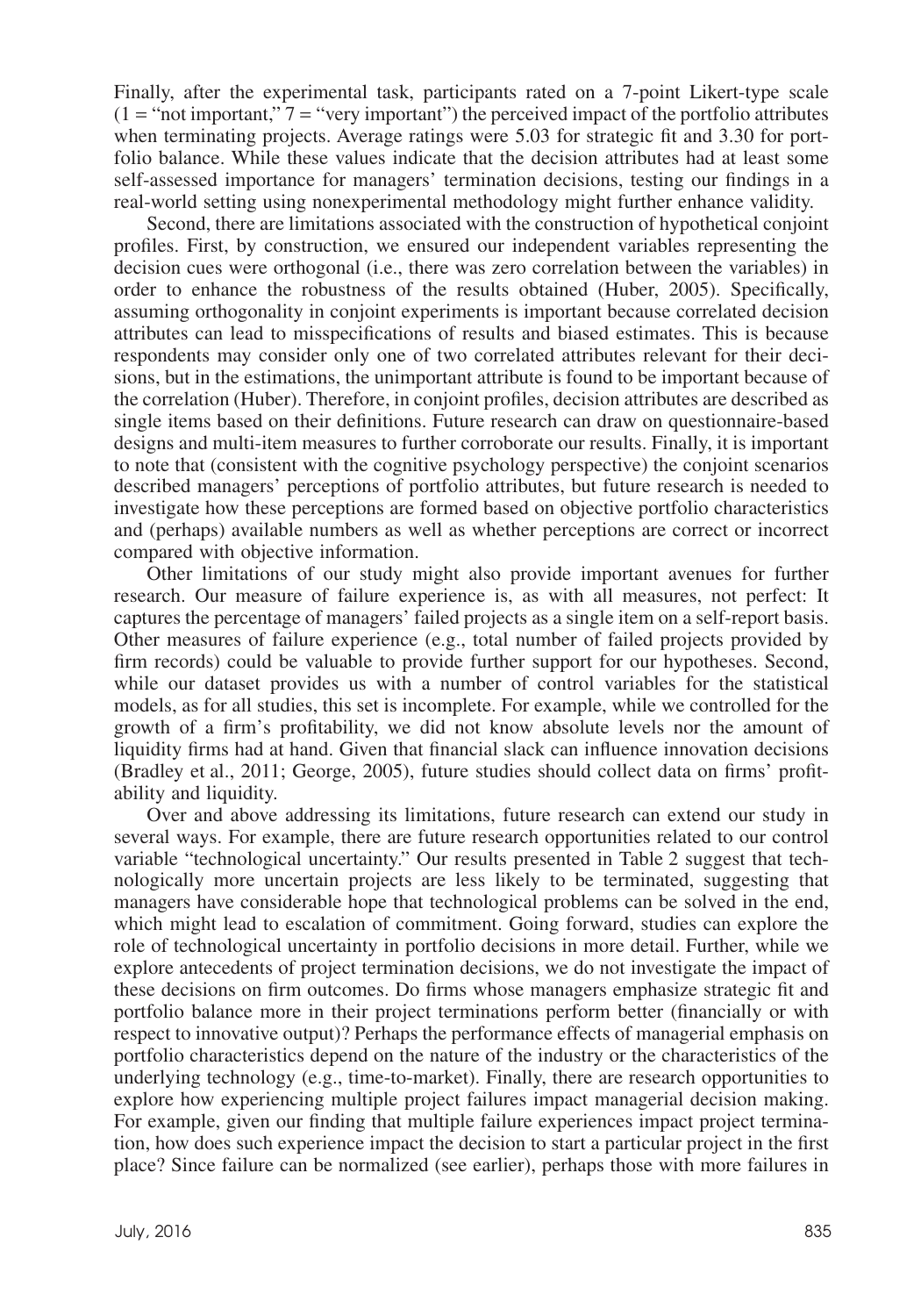the past tend to start projects that carry higher risks. Exploring this hypothesis can provide important insights into innovation portfolio compositions and, as a consequence, firm performance.

To conclude, drawing on a cognitive psychology perspective and the ABV, this study analyzed how attributes at different levels of analysis moderate the impact of strategic portfolio fit and portfolio balance on managers' assessments of whether to terminate an entrepreneurial project from the corporate innovation portfolio. The results show that multiple cross-level effects influence termination decisions. These results provide new insights in the corporate entrepreneurship and innovation literatures studying project portfolios, managerial failure experience, firm growth, and divergent thinking across managerial levels. Our findings have important theoretical and practical implications, and we hope they inspire further work into innovation portfolio management and project termination, both of which constitute key strategic activities in entrepreneurially acting firms.

# **REFERENCES**

Albert, S. & Whetten, D.A. (1985). Organizational identity. *Research in Organizational Behavior*, *7*(1), 263–295.

Autio, E., Sapienza, H.J., & Almeida, J.G. (2000). Effects of age at entry, knowledge intensity, and imitability on international growth. *Academy of Management Journal*, *43*(1), 909–924.

Barnett, M.L. (2008). An attention-based view of real options reasoning. *Academy of Management Review*, *33*(3), 606–628.

Baron, R. (2009). Effectual versus predictive logics in entrepreneurial decision making: Differences between experts and novices. Does experience in starting new ventures change the way entrepreneurs think? Perhaps, but for now, "caution" is essential. *Journal of Business Venturing*, *24*(4), 310–315.

Behrens, J. & Ernst, H. (2014). What keeps managers away from a losing course of action? Go/stop decisions in new product development. *Journal of Product Innovation Management*, *31*(2), 1361–1374.

Behrens, J., Ernst, H., & Shepherd, D.A. (2014). The decision to exploit an R&D project: Divergent thinking across middle and senior managers. *Journal of Product Innovation Management*, *31*(1), 144–158.

Belschak, F., Verbeke, W., & Bagozzi, R.P. (2006). Coping with sales call anxiety: The role of sale perseverance and task concentration strategies. *Journal of the Academy of Marketing Science*, *34*(3), 403–418.

Benight, C.C., Flores, J., & Tashiro, T. (2001). Bereavement coping self-efficacy in cancer widows. *Death Studies*, *25*(2), 97–125.

Benner, M.J. & Tushman, M.L. (2003). Exploitation, exploration, and process management: The productivity dilemma revisited. *Academy of Management Review*, *28*(2), 238–256.

Biyalogorsky, E., Boulding, W., & Staelin, R. (2006). Stuck in the past: Why managers persist with new product failures. *Journal of Marketing*, *70*(2), 108–121.

Boulding, W., Morgan, R., & Staelin, R. (1997). Pulling the plug to stop the new product drain. *Journal of Marketing Research*, *34*(1), 164–176.

Bower, G.H. (1992). How might emotions affect learning? In S. Christianson (Ed.), *The handbook of emotion and memory: Research and theory* (pp. 3–31). Hillsdale, NJ: Lawrence Erlbaum Associates.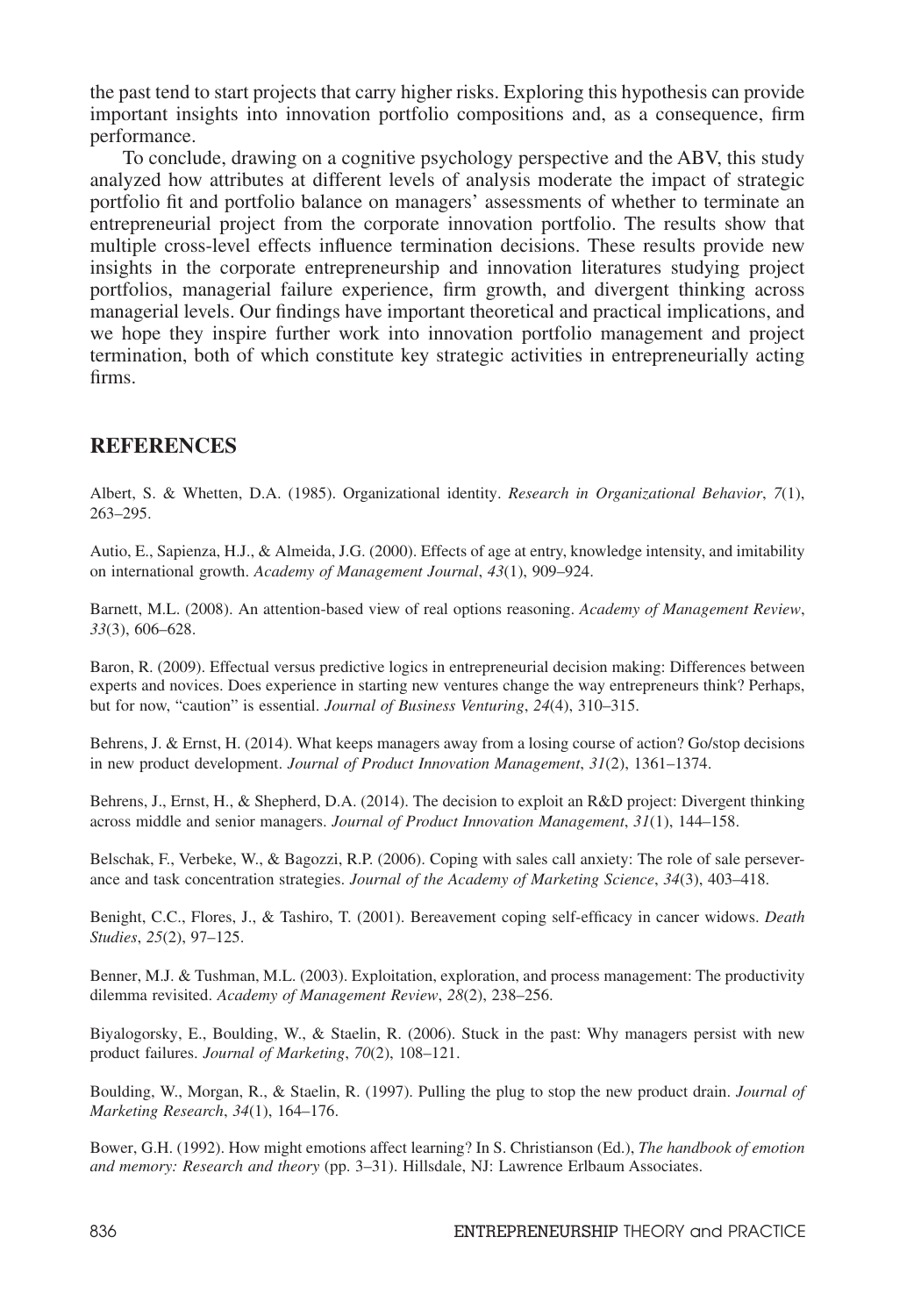Bradley, S.W., Wiklund, J., & Shepherd, D.A. (2011). Swinging a double-edged sword: The effect of slack on entrepreneurial management and growth. *Journal of Business Venturing*, *26*(5), 537–554.

Brønn, P.S. & Olson, E.L. (1999). Mapping the strategic thinking of public relations managers in a crisis situation: An illustrative example using conjoint analysis. *Public Relations Review*, *25*(3), 351–368.

Brown, S. & Eisenhardt, K. (1997). The art of continuous change: Linking complexity theory and time-paced evolution in relentlessly shifting organizations. *Administrative Science Quarterly*, *42*(1), 1–34.

Carpenter, M.A., Geletkanycz, M.A., & Sanders, W.G. (2004). Upper echelons research revisited: Antecedents, elements, and consequences of top management team composition. *Journal of Management*, *30*(6), 749–778.

Chao, R.O. & Kavadias, S. (2008). A theoretical framework for managing the new product development portfolio: When and how to use strategic buckets. *Management Science*, *54*(5), 907–923.

Cooper, R.G., Edgett, S.J., & Kleinschmidt, E.J. (1999). New product portfolio management: Practices and performance. *Journal of Product Innovation Management*, *16*(4), 333–351.

Cooper, R.G., Edgett, S.J., & Kleinschmidt, E.J. (2002). Portfolio management: Fundamental to new product success. In P. Belliveau, A. Griffin, & S. Somermeyer (Eds.), *The PDMA toolbook for new product development* (pp. 331–364). New York: John Wiley & Sons.

Corbett, A.C., Neck, H.M., & deThienne, D.R. (2007). How corporate entrepreneurs learn from fledgling innovation initiatives: Cognition and the development of a termination script. *Entrepreneurship Theory and Practice*, *31*(6), 829–852.

Covin, J.G. & Slevin, D.P. (1989). Strategic management of small firms in hostile and benign environments. *Strategic Management Journal*, *10*(1), 75–87.

Cowan, N. (1988). Evolving conceptions of memory storage, selective attention, and their mutual constraints within the human information-processing system. *Psychological Bulletin*, *104*(2), 163–191.

Cyert, R.M. & March, J. (Eds.). (1963). *A behavioral theory of the firm*. New York: Englewood Cliffs.

DeTienne, D.R., Shepherd, D.A., & De Castro, J.O. (2008). The fallacy of "only the strong survive": The effects of extrinsic motivation on the persistence decisions for under-performing firms. *Journal of Business Venturing*, *23*(5), 528–546.

Eggers, J.P. & Kaplan, S. (2009). Cognition and renewal: Comparing CEO and organizational effects on incumbent adaptation to technical change. *Organization Science*, *20*(2), 461–477.

Eisenhardt, K. (1989). Making fast decisions in high-velocity environments. *Academy of Management Journal*, *32*(3), 543–576.

Fischhoff, B., Gonzalez, R.M., Lerner, J.S., & Small, D.A. (2005). Evolving judgments of terror risks: Foresight, hindsight, and emotion. *Journal of Experimental Psychology: Applied*, *11*(2), 124–139.

Fiske, S.T. & Taylor, S.E. (Eds.). (1991). *Social cognition*. New York: Random House.

Floyd, S. & Lane, P. (2000). Strategizing throughout the organization: Managing role conflict in strategic renewal. *Academy of Management Review*, *25*(1), 154–177.

Floyd, S. & Wooldridge, B. (1992). Middle management involvement in strategy and its association with strategic type: A research note. *Strategic Management Journal*, *13*(3), 153–167.

Floyd, S.W. & Wooldridge, B. (1997). Middle management's strategic influence and organizational performance. *Journal of Management Studies*, *34*(3), 465–485.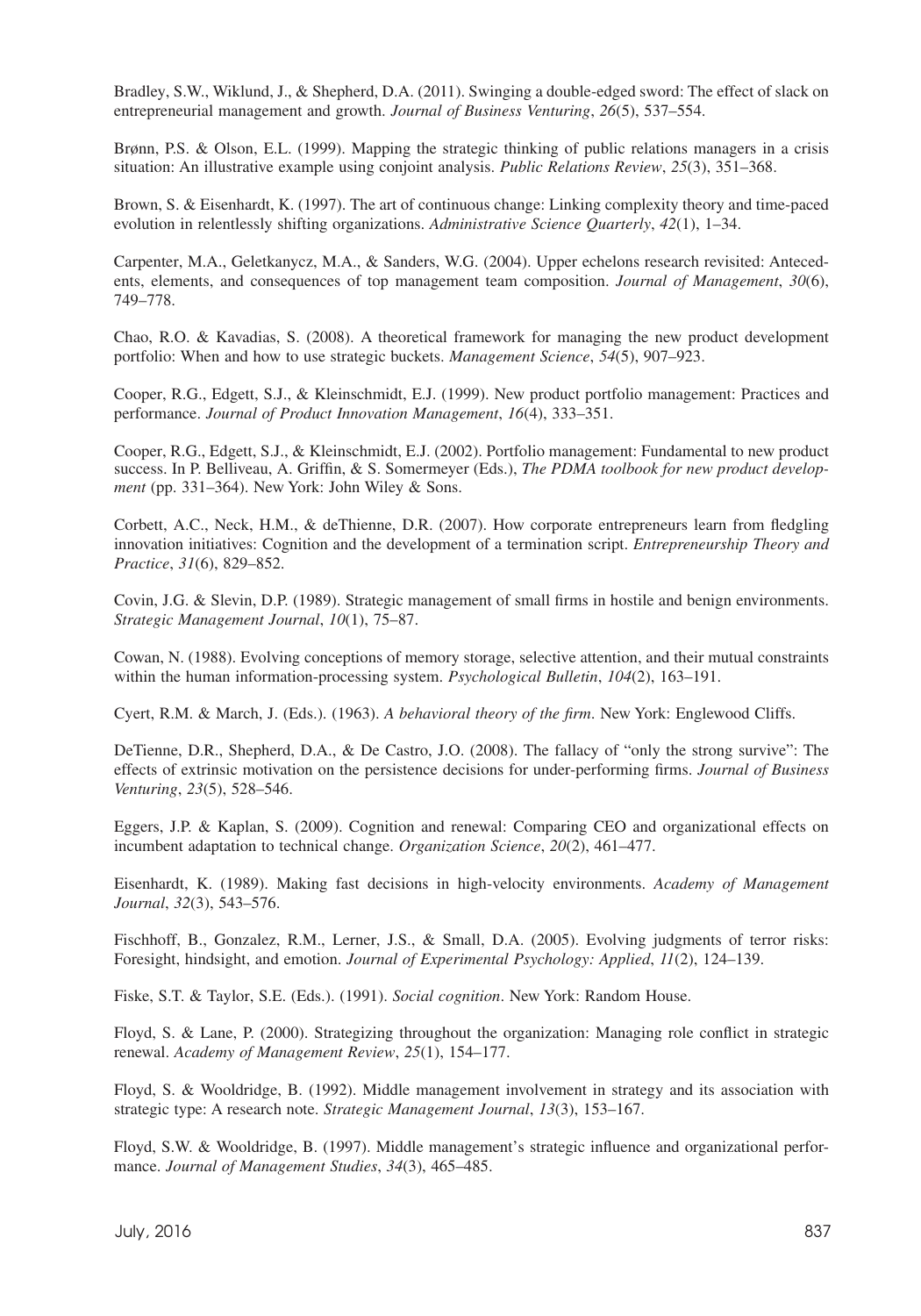Fredrickson, B.L. (2001). The role of positive emotions in positive psychology: The broaden-and-build theory of positive emotions. *American Psychologist*, *56*(3), 218–226.

Garud, R., Kumaraswamy, A., & Nayyar, P. (1998). Real options or fool's gold? Perspective makes the difference. *Academy of Management Review*, *23*(2), 212–217.

George, G. (2005). Slack resources and the performance of privately held firms. *Academy of Management Journal*, *48*(4), 661–676.

Girotra, K., Terwiesch, C., & Ulrich, K.T. (2007). Valuing R&D projects in a portfolio: Evidence from the pharmaceutical industry. *Management Sciene*, *53*(9), 1452–1466.

Green, P.E., Krieger, A.M., & Wind, Y. (2001). Thirty years of conjoint analysis: Reflections and prospects. *Interfaces*, *31*(3), 56–73.

Greve, H.R. (2008). A behavioral theory of firm growth: Sequential attention to size and performance goals. *Academy of Management Journal*, *51*(3), 476–494.

Griffin, A. (1997). PDMA research on new product development practices: Updating trends and benchmarking best practices. *Journal of Product Innovation Management*, *14*(6), 429–458.

Guler, I. (2007). Throwing good money after bad? Political and institutional influences on sequential decision making in the venture capital industry. *Administrative Science Quarterly*, *52*(2), 248–285.

Hahn, G. & Shapiro, S. (1966). *A catalogue and computer program for the design and analysis of orthogonal symmetric and asymmetric fractional factorial designs*. Schenectady, NY: General Electric Corporation.

Haynie, J.M., Shepherd, D.A., & McMullen, J.S. (2009). An opportunity for me? The role of resources in opportunity evaluation decisions. *Journal of Management Studies*, *46*(3), 337–361.

Hitt, M.A., Ahlstrom, D., Dacin, M.T., Levitas, E., & Svobodina, L. (2004). The institutional effects on strategic alliance partner selection in transition economies: China vs. Russia. *Organization Science*, *15*(2), 173–185.

Hitt, M.A. & Tyler, B.B. (1991). Strategic decision models: Integrating different perspectives. *Strategic Management Journal*, *12*(5), 327–351.

Hornsby, J., Kuratko, D., Shepherd, D., & Bott, J. (2009). Managers' corporate entrepreneurial actions: Examining perception and position. *Journal of Business Venturing*, *24*(3), 236–247.

Huber, J. (2005). Conjoint analysis: How we got here and where we are (an update). *Sawtooth Software Conference*, 1–14.

Hutzschenreuter, T. & Horstkotte, J. (2013). Performance effects of top management team demographic faultlines in the process of product diversification. *Strategic Management Journal*, *34*(1), 704–726.

Ireland, R., Hitt, M., Bettis, R., & De Porras, D. (1987). Strategy formulation processes: Differences in perceptions of strength and weaknesses indicators and environmental uncertainty by managerial level. *Strategic Management Journal*, *8*(1), 469–485.

Ireland, R.D., Hitt, M.A., & Sirmon, D.G. (2003). A model of strategic entrepreneurship: The construct and its dimensions. *Journal of Management*, *29*(6), 963–989.

Jaworski, B.J. & Kohli, A.K. (1993). Market orientation: Antecedents and consequences. *Journal of Marketing*, *57*, 53–70.

Jonas, D., Kock, A., & Gemünden, H. (2013). Predicting project portfolio success by measuring management quality—a longitudinal study. *IEEE Transactions on Engineering Management*, *60*(2), 215–226.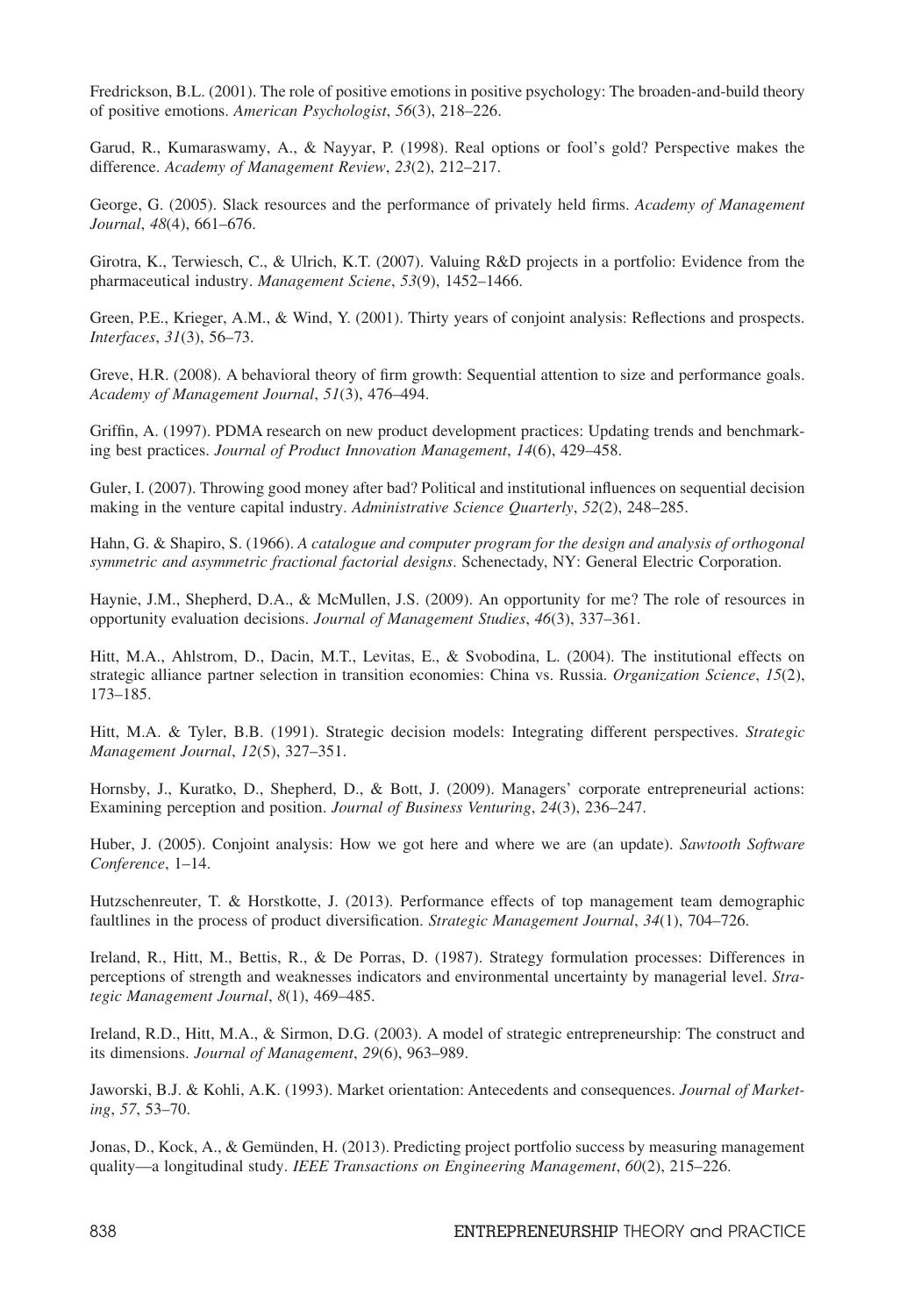Kahneman, D. (1973). *Attention and effort*. Englewood Cliffs, NJ: Prentice-Hall.

Kester, L., Griffin, A., Hultink, E.J., & Lauche, K. (2011). Exploring portfolio decision-making processes. *Journal of Product Innovation Management*, *28*(5), 641–661.

Kuratko, D., Ireland, R., Covin, J., & Hornsby, J. (2005). A model of middle-level managers' entrepreneurial behavior. *Entrepreneurship Theory and Practice*, *29*(6), 699–716.

Lee, C.-Y. (2010). A theory of firm growth: Learning capability, knowledge threshold, and patterns of growth. *Research Policy*, *39*(2), 278–289.

Leiponen, A. & Helfat, C.E. (2010). Innovation objectives, knowledge sources, and the benefits of breadth. *Strategic Management Journal*, *31*(2), 224–236.

Lin, S.J. & Lee, J.R. (2011). Configuring a corporate venturing portfolio to create growth value: Within portfolio diversity and strategic linkage. *Journal of Business Venturing*, *26*(4), 489–503.

Lumpkin, G.T. & Dess, G.G. (1996). Clarifying the entrepreneurial orientation construct and linking it to performance. *Academy of Management Review*, *21*(1), 135–172.

Mack, A., Tang, B., Tuma, R., Kahn, S., & Rock, I. (1992). Perceptual organization and attention. *Cognitive Psychology*, *24*(4), 475–501.

March, J.G. & Simon, H.A. (1958). *Organizations*. New York: Wiley.

McGrath, R., Ferrier, W., & Mendelow, A. (2004). Response: Real options as engines of choice and heterogeneity. *Academy of Management Review*, *29*(1), 86–101.

McGrath, R.G. (1999). Failing forward: Real options reasoning and entrepreneurial failure. *Academey of Management Journal*, *24*(1), 13–30.

McGrath, R.G. (2001). Exploratory learning, innovative capacity and managerial oversight. *Academy of Management Journal*, *44*(1), 118–131.

McNally, R., Durmusoglu, S.S., Calantone, R.J., & Harmancioglu, N. (2009). Exploring new product portfolio management decisions: The role of managers' dispositional traits. *Industrial Marketing Management*, *38*, 127–143.

McNally, R.C., Durmusoğlu, S.S., & Calantone, R.J. (2013). New product portfolio management decisions: Antecedents and consequences. *Journal of Product Innovation Management*, *30*(2), 245–261.

Merikle, P.M. & Joordens, S. (1997). Parallels between perception without attention and perception without awareness. *Consciousness and Cognition*, *6*(2), 219–236.

Mogg, K., Mathews, A., Bird, C., & Macgregor-Morris, R. (1990). Effects of stress and anxiety on the processing of threat stimuli. *Journal of Personality and Social Psychology*, *59*(6), 1230–1237.

Moreno, A.M. & Casillas, J.C. (2008). Entrepreneurial orientation and growth of SMEs: A causal model. *Entrepreneurship Theory and Practice*, *32*(3), 507–528.

Ocasio, W. (1997). Towards an attention-based view of the firm. *Strategic Management Journal*, *18*(1), 187–206.

Ocasio, W. & Joseph, J. (2005). An attention-based theory of strategy formulation: Linking micro-and macroperspectives in strategy processes. *Advances in Strategic Management*, *22*, 39–61.

O'Reilly, III, C.A. & Tushman, M.L. (2008). Ambidexterity as a dynamic capability: Resolving the innovator's dilemma. *Research in Organizational Behavior*, *28*(1), 185–206.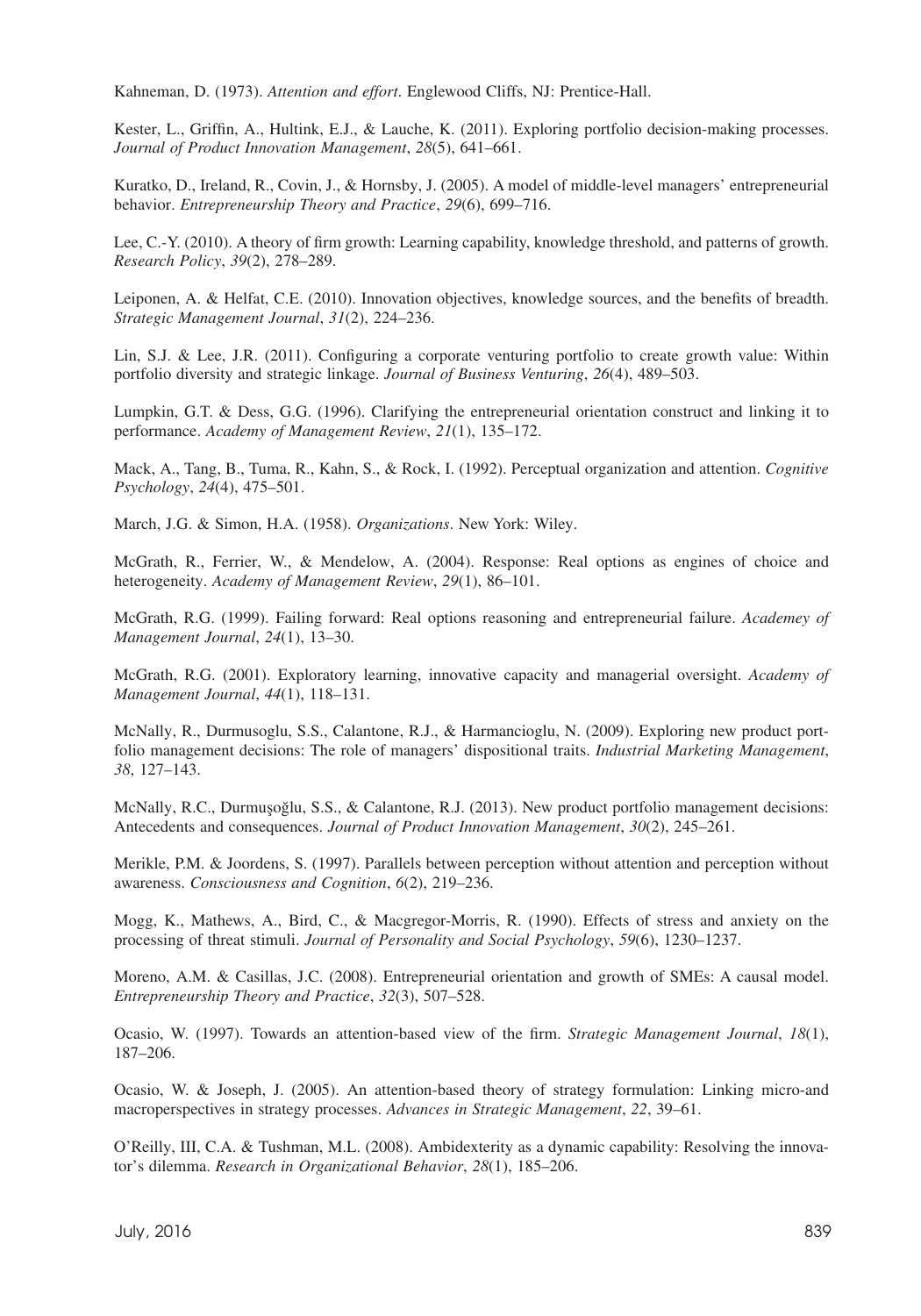Patzelt, H., Lechner, C., & Klaukien, A. (2011). Networks and the decision to persist with underperforming R&D projects. *Journal of Product Innovation Management*, *28*(5), 801–815.

Patzelt, H. & Shepherd, D. (2008). The decision to persist with underperforming alliances: The role of trust and control. *Journal of Management Studies*, *45*(7), 1217–1243.

Patzelt, H., Shepherd, D.A., Deeds, D., & Bradley, S.W. (2008). Financial slack and venture managers' decisions to seek a new alliance. *Journal of Business Venturing*, *23*(4), 465–481.

Pérez-Luño, A., Wiklund, J., & Cabrera, R.V. (2011). The dual nature of innovative activity: How entrepreneurial orientation influences innovation generation and adoption. *Journal of Business Venturing*, *26*(5), 555–571.

Perlow, L.A., Okhuysen, G.A., & Repenning, N.P. (2002). The speed trap: Exploring the relationship between decision making and temporal context. *Academy of Management Journal*, *45*(5), 931–955.

Phan, P.H., Wright, M., Ucbasaran, D., & Tan, W.L. (2009). Corporate entrepreneurship: Current research and future directions. *Journal of Business Venturing*, *24*(3), 197–205.

Pierce, J.L., Kostova, T., & Dirks, K.T. (2001). Toward a theory of psychological ownership in organizations. *Academy of Management Review*, *26*(2), 298–310.

Pinto, J.K. & Prescott, J.E. (1988). Variations in critical success factors over the stages in the project life cycle. *Journal of Management*, *14*(1), 5–18.

Pinto, J.K. & Prescott, J.E. (1990). Planning and tactical factors in the project implementation process. *Journal of Management Studies*, *27*(3), 305–327.

Podsakoff, P.M., MacKenzie, S.B., Lee, J.-Y., & Podsakoff, N.P. (2003). Common method biases in behavioral research: A critical review of the literature and recommended remedies. *Journal of Applied Psychology*, *88*(5), 879–903.

Priem, R.L. & Harrison, D.A. (1994). Exploring strategic judgment: Methods for testing the assumptions of prescriptive contingency theories. *Strategic Management Journal*, *15*(4), 311–324.

Raes, A.M.L., Heijltjes, M.G., Glunk, U., & Roe, R.A. (2011). The interface of the top management team and middle managers: A process model. *Academy of Management Review*, *36*(1), 102–126.

Read, S., Dew, N., Sarasvathy, S.D., Song, M., & Wiltbank, R. (2009). Marketing under uncertainty: The logic of an effectual approach. *Journal of Marketing*, *73*(3), 1–18.

Reinertsen, D.G. & Smith, P.G. (1991). The strategist's role in shortening product development. *Journal of Business Strategy*, *12*(4), 18–22.

Riquelme, H. & Rickards, T. (1992). Hybrid conjoint analysis: An estimation probe in new venture decisions. *Journal of Business Venturing*, *7*(6), 505–518.

Rock, I., Linnett, C.M., Grant, P., & Mack, A. (1992). Perception without attention: Results of a new method. *Cognitive Psychology*, *24*(4), 502–534.

Schmidt, J.B. & Calantone, R.J. (1998). Are really new product development projects harder to shut down? *Journal of Product Innovation Management*, *15*(2), 111–123.

Schmidt, J.B. & Calantone, R.J. (2002). Escalation of commitment during new product development. *Journal of the Academy of Marketing Science*, *30*(2), 103–118.

Shepherd, D.A. (1999). Venture capitalists' an assessment of new venture survival. *Management Science*, *45*(5), 621–632.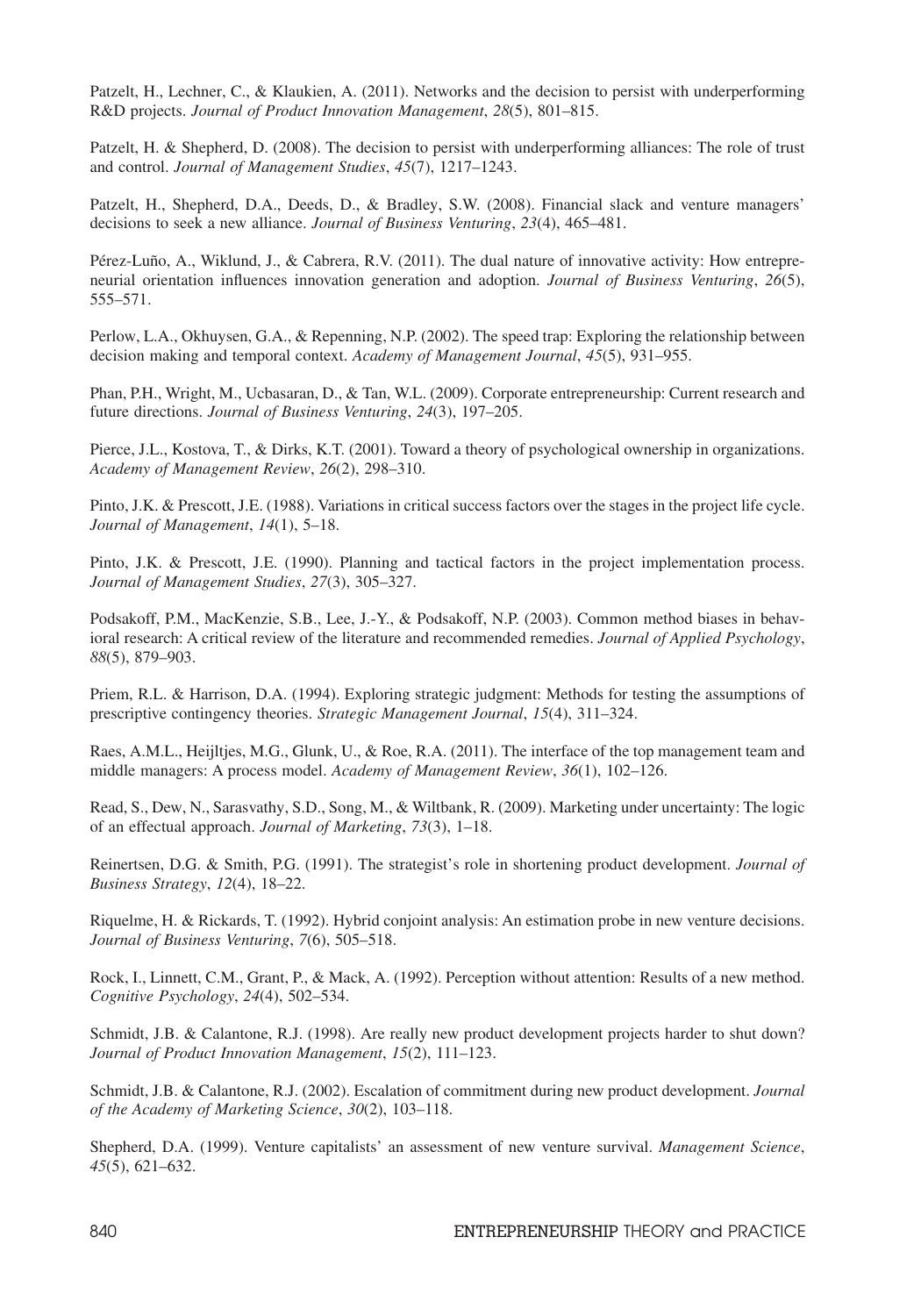Shepherd, D.A. (2011). Multilevel entrepreneurship research: Opportunities for studying entrepreneurial decision making. *Journal of Management*, *37*(2), 412–420.

Shepherd, D.A., Covin, J.G., & Kuratko, D.F. (2009). Project failure from corporate entrepreneurship: Managing the grief process. *Journal of Business Venturing*, *24*(6), 588–600.

Shepherd, D.A., Haynie, J.M., & Patzelt, H. (2013). Project failures arising from corporate entrepreneurship: Impact of multiple project failures on employees' accumulated emotions, learning, and motivation. *Journal of Product Innovation Management*, *30*(5), 880–895.

Shepherd, D.A., Patzelt, H., & Haynie, J.M. (2010). Entrepreneurial spirals: Deviation-amplifying loops of an entrepreneurial mindset and organizational culture. *Entrepreneurship Theory and Practice*, *34*, 59–82.

Shepherd, D.A., Patzelt, H., Williams, T.A., & Warnecke, D. (2014). How does project termination impact project team members? Rapid termination, "creeping death," and learning from failure. *Journal of Management Studies*, *51*(4), 513–546.

Shepherd, D.A., Patzelt, H., & Wolfe, M. (2011). Moving forward from project failure: Negative emotions, effective commitment and learning from the experience. *Academey of Management Journal*, *54*(6), 1229– 1259.

Shepherd, D.A. & Zacharakis, A. (Eds.). (1997). *Conjoint analysis: A window of opportunity for entrepreneurship research*. Greenwich, CT: JAI Press.

Simon, H.A. (1947). *Administrative behavior: A study of decision-making processes in administrative organizations*. Chicago: Macmillan.

Simsek, Z. (2009). Organizational ambidexterity: Towards a multilevel understanding. *Journal of Management Studies*, *46*(4), 597–624.

Staw, B.M. (1976). Knee-deep in the big muddy: A study of escalating commitment to a chosen course of action. *Organizational Behavior & Human Performance*, *16*(1), 27–44.

Staw, B.M. & Ross, J. (1987). Knowing when to pull the plug. *Harvard Business Review*, *65*(2), 68–74.

Stewart, T.R. (1988). Judgment analysis: Procedures. In B. Brehmer & C. Joyce (Eds.), *Human judgment: The SJT view* (pp. 41–74). St. Louis, MO: Elsevier Science Publishers.

Sutcliffe, K.M. (1994). What executives notice: Accurate perceptions in top management teams. *Academy of Management Journal*, *37*(5), 1360–1378.

Sutcliffe, K.M. & Huber, G.P. (1998). Firm and industry as determinants of executive perceptions of the environment. *Strategic Management Journal*, *19*(8), 793–807.

Thornton, P.H. & Ocasio, W. (1999). Institutional logics and the historical contingency of power in organizations: Executive succession in the higher education publishing industry, 1958–1990 1. *American Journal of Sociology*, *105*(3), 801–843.

Treisman, A., Sykes, M., & Gelade, G. (1977). Selective attention and stimulus integration. In S. Dornic (Ed.), *Attention and performance VI* (pp. 333–361). Potomac, MD: Erlbaum.

Tushman, M.L. & Rosenkopf, L. (1992). Organizational determinants of technological change: Towards a sociology of technological change. *Research in Organizational Behavior*, *14*, 311–347.

Tyler, B.B. & Steensma, H.K. (1995). Evaluating technological collaborative opportunities: A cognitive modelling perspective. *Strategic Management Journal*, *16*(Special Issue), 43–70.

Vaessen, P. & Keeble, D. (1995). Growth-oriented SMEs in unfavourable regional environments. *Regional Studies*, *29*(6), 489–505.